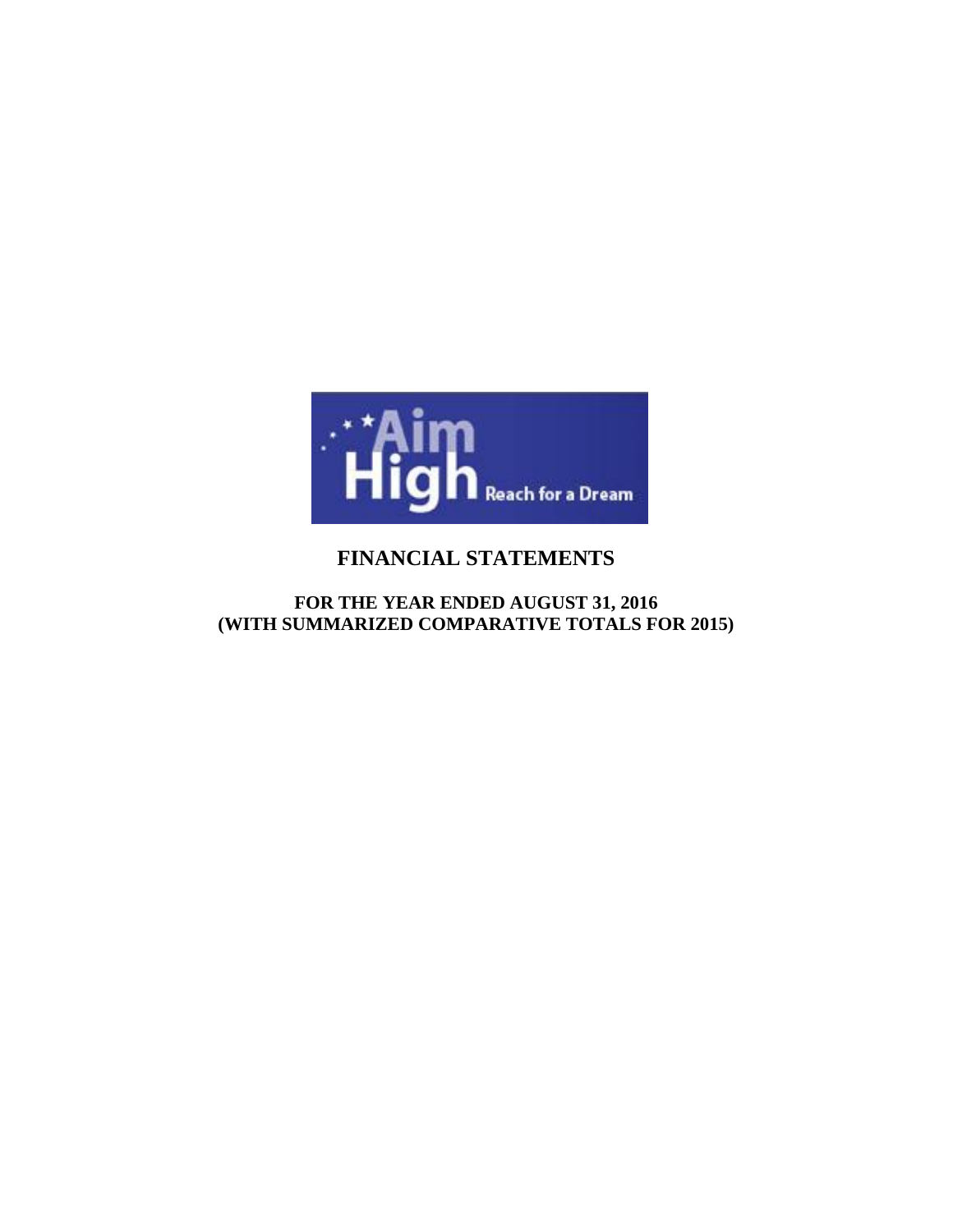## **TABLE OF CONTENTS**

| <b>Financial Statements</b> |  |
|-----------------------------|--|
|                             |  |
|                             |  |
|                             |  |
|                             |  |
|                             |  |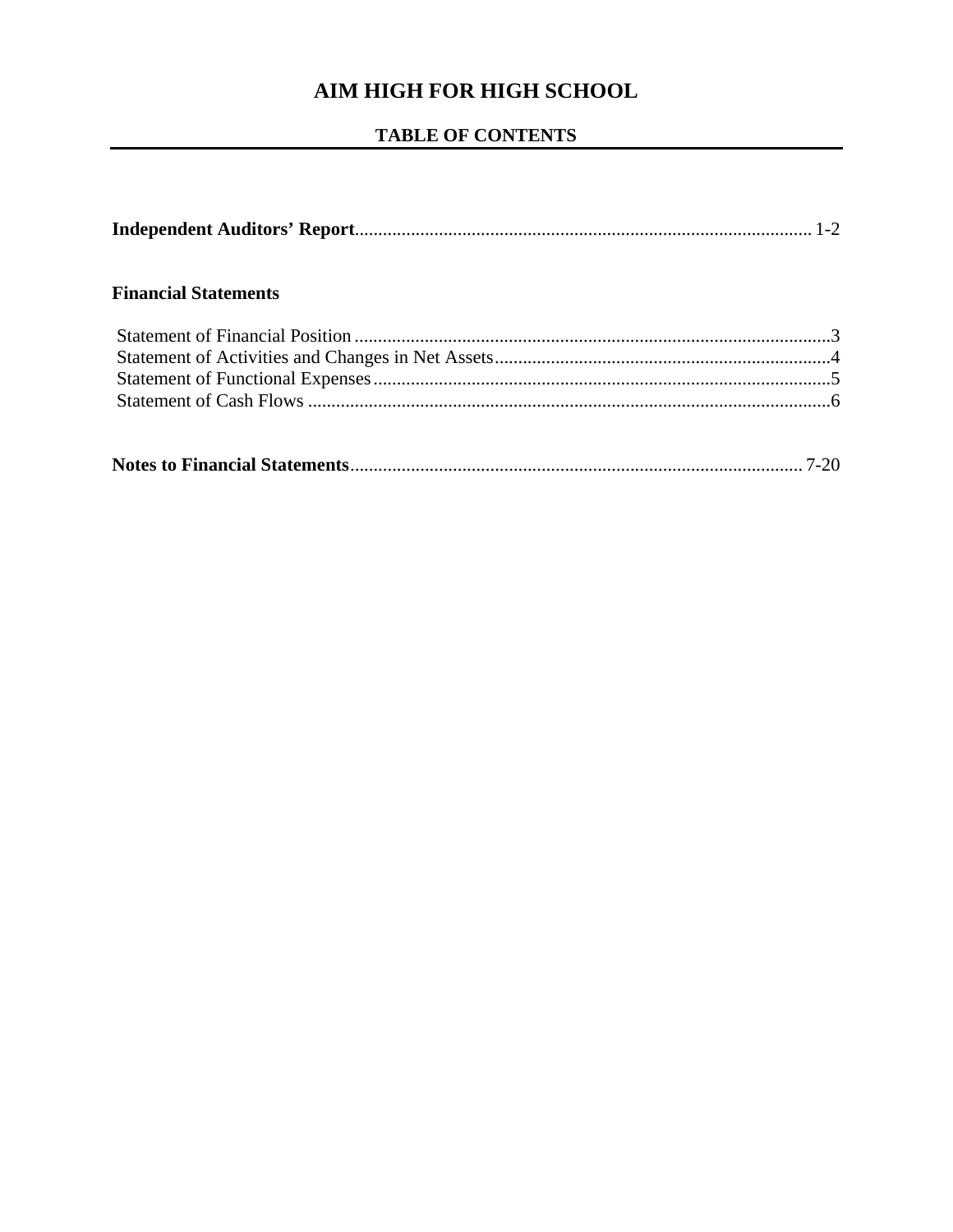

## **INDEPENDENT AUDITORS' REPORT**

### To the Board of Directors **Aim High for High School**

#### *Report on the Financial Statements*

We have audited the accompanying financial statements of Aim High for High School (Aim High), which comprise the statement of financial position as of August 31, 2016, and the related statements of activities and changes in net assets, functional expenses, and cash flows for the year then ended, and the related notes to the financial statements.

#### *Management's Responsibility for the Financial Statements*

Management is responsible for the preparation and fair presentation of these financial statements in accordance with accounting principles generally accepted in the United States of America; this includes the design, implementation, and maintenance of internal control relevant to the preparation and fair presentation of financial statements that are free from material misstatement, whether due to fraud or error.

#### *Auditors' Responsibility*

Our responsibility is to express an opinion on these financial statements based on our audit. We conducted our audit in accordance with auditing standards generally accepted in the United States of America. Those standards require that we plan and perform the audit to obtain reasonable assurance about whether the financial statements are free from material misstatement.

An audit involves performing procedures to obtain audit evidence about the amounts and disclosures in the financial statements. The procedures selected depend on the auditors' judgment, including the assessment of the risks of material misstatement of the financial statements, whether due to fraud or error. In making those risk assessments, the auditor considers internal control relevant to the entity's preparation and fair presentation of the financial statements in order to design audit procedures that are appropriate in the circumstances, but not for the purpose of expressing an opinion on the effectiveness of the entity's internal control. Accordingly, we express no such opinion. An audit also includes evaluating the appropriateness of accounting policies used and the reasonableness of significant accounting estimates made by management, as well as evaluating the overall presentation of the financial statements.

We believe that the audit evidence we have obtained is sufficient and appropriate to provide a basis for our audit opinion.



1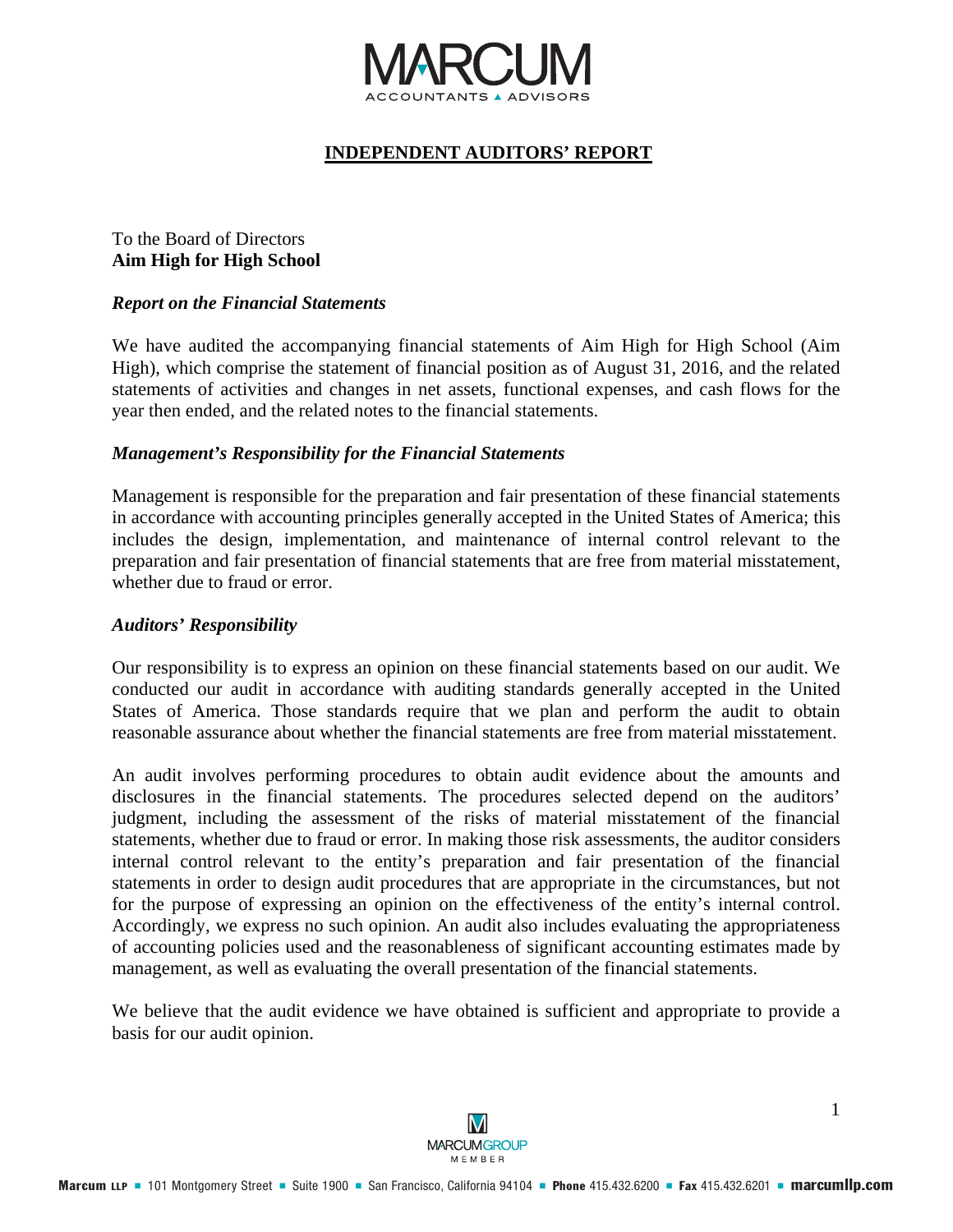## *Opinion*

In our opinion, the financial statements referred to above present fairly, in all material respects, the financial position of Aim High for High School as of August 31, 2016, and the changes in its net assets and its cash flows for the year then ended in accordance with accounting principles generally accepted in the United States of America.

## *Report on Summarized Comparative Information*

The 2015 financial statements of Aim High for High School were audited by Lautze & Lautze, CPA's & Financial Advisors, whose practice was combined with Marcum LLP as of June 1, 2016, and whose report dated March 10, 2015 expressed an unmodified opinion on those statements. In our opinion, the summarized comparative information presented herein as of and for the year ended August 31, 2015 is consistent, in all material respects, with the audited financial statements from which it has been derived.

Marcum LLP

San Francisco, California May 18, 2017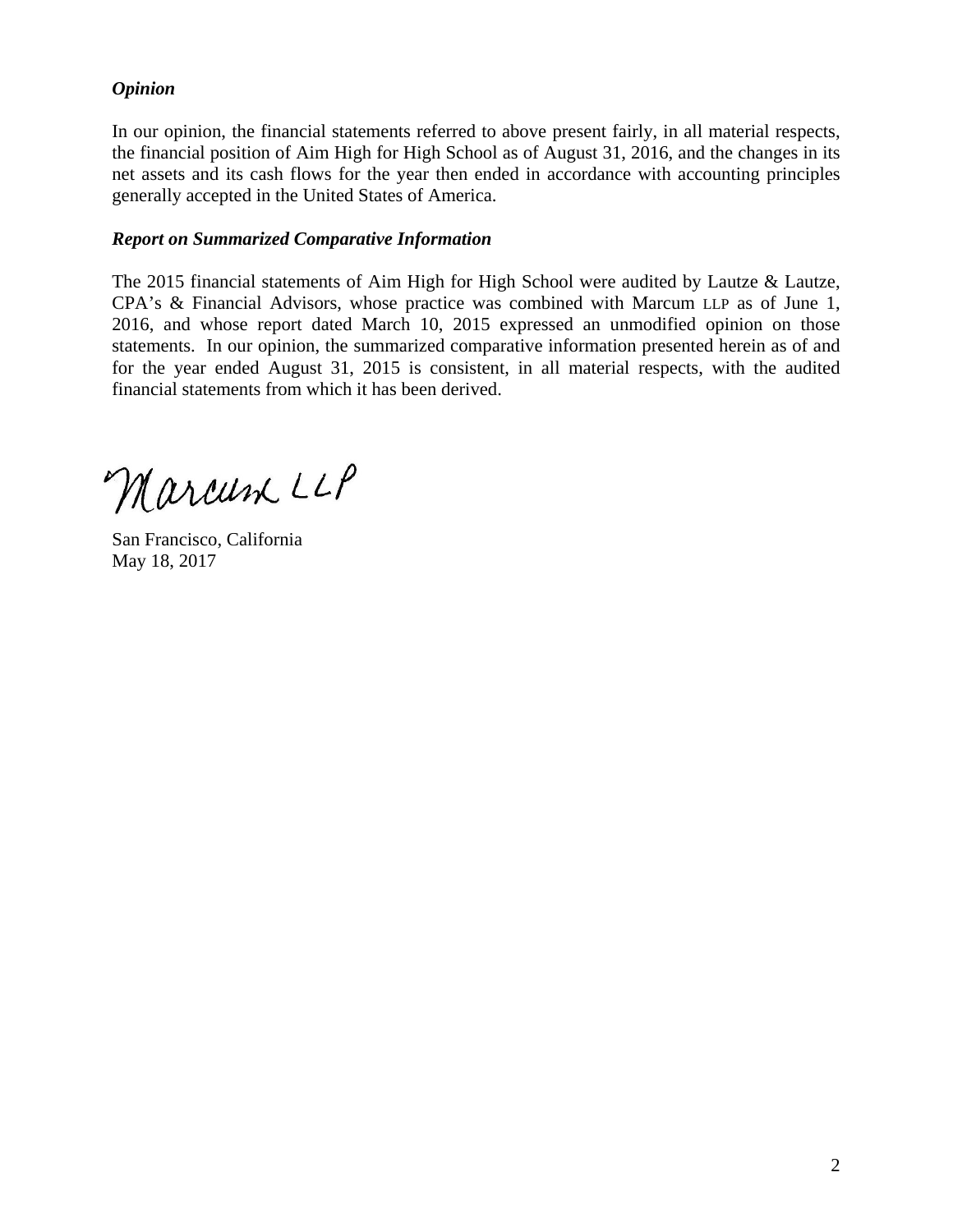## **STATEMENT OF FINANCIAL POSITION**

## **AUGUST 31, 2016 (WITH SUMMARIZED COMPARATIVE TOTALS FOR 2015)**

|                                                                                                                                                                                     | 2016                                                     | 2015          |                                                               |  |
|-------------------------------------------------------------------------------------------------------------------------------------------------------------------------------------|----------------------------------------------------------|---------------|---------------------------------------------------------------|--|
| <b>Assets</b>                                                                                                                                                                       |                                                          |               |                                                               |  |
| Cash and cash equivalents<br>Cash held for others<br>Grants receivable<br>Promises to give, net<br>Other receivable<br>Deposits and prepaid expenses<br>Property and equipment, net | \$<br>2,045,853<br>591,255<br>1,035,744<br>506<br>42,284 | $\mathbb{S}$  | 2,319,379<br>11,922<br>592,790<br>524,057<br>10,826<br>50,740 |  |
| <b>Total Assets</b>                                                                                                                                                                 | \$<br>3,715,642                                          | \$            | 3,509,714                                                     |  |
| <b>Liabilities and Net Assets</b>                                                                                                                                                   |                                                          |               |                                                               |  |
| <b>Liabilities</b><br>Accounts payable<br><b>Accrued liabilities</b><br>Cash held for others<br><b>Total Liabilities</b>                                                            | \$<br>6,632<br>27,945<br>34,577                          | $\mathcal{S}$ | 58,073<br>11,922<br>69,995                                    |  |
| <b>Commitments</b>                                                                                                                                                                  |                                                          |               |                                                               |  |
| <b>Net Assets</b><br>Unrestricted<br>Temporarily restricted                                                                                                                         | 2,567,229<br>1,113,836                                   |               | 2,913,887<br>525,832                                          |  |
| <b>Total Net Assets</b>                                                                                                                                                             | 3,681,065                                                |               | 3,439,719                                                     |  |
| <b>Total Liabilities and Net Assets</b>                                                                                                                                             | \$<br>3,715,642                                          | \$            | 3,509,714                                                     |  |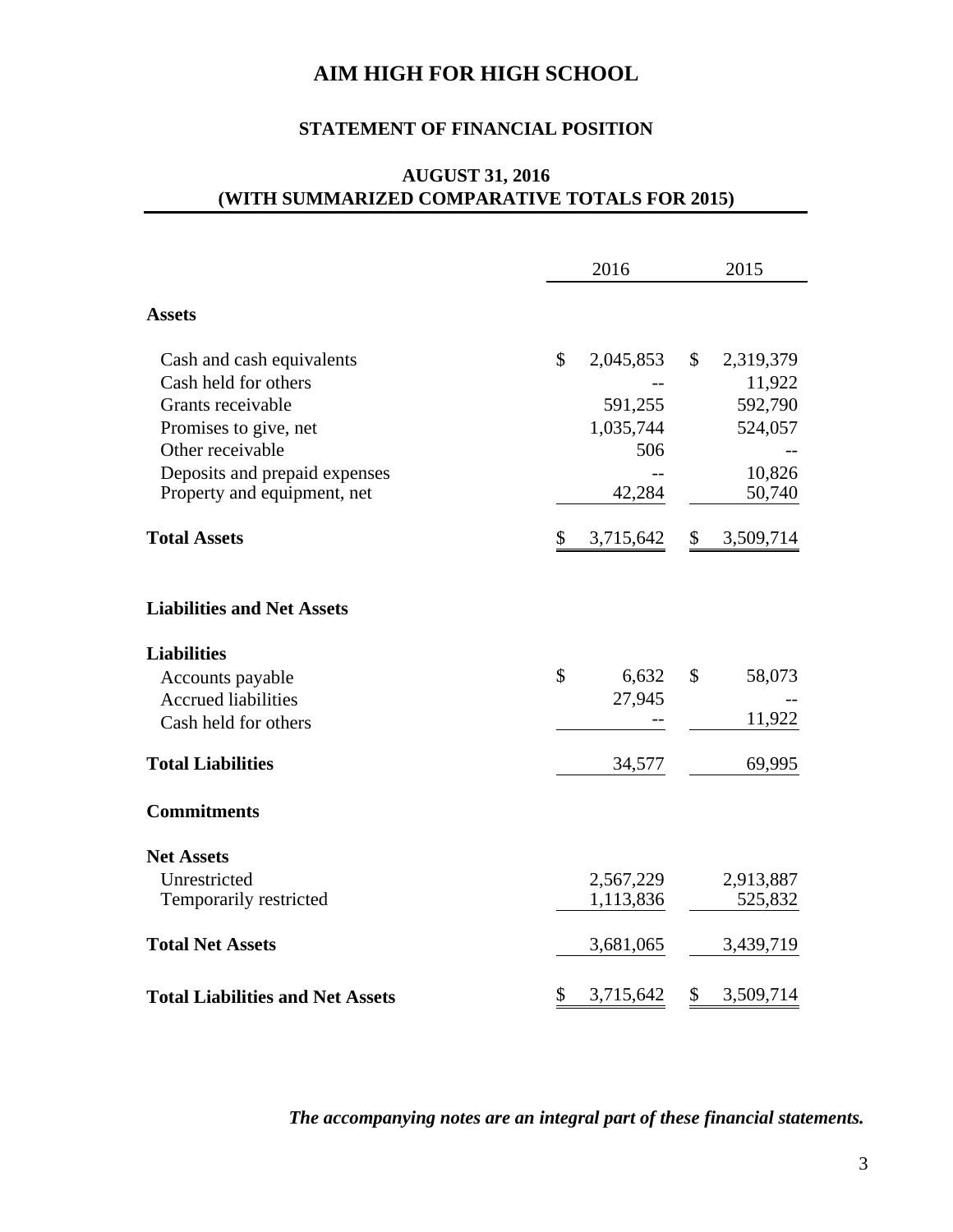#### **STATEMENT OF ACTIVITIES AND CHANGES IN NET ASSETS**

## **FOR THE YEAR ENDED AUGUST 31, 2016 (WITH SUMMARIZED COMPARATIVE TOTALS FOR 2015)**

|                                                          |                 |    | 2016                      |              |           |              | 2015      |
|----------------------------------------------------------|-----------------|----|---------------------------|--------------|-----------|--------------|-----------|
|                                                          | Unrestricted    |    | Temporarily<br>Restricted |              | Total     |              | Total     |
| <b>Support and Gains</b>                                 |                 |    |                           |              |           |              |           |
| Contributions and gifts                                  | \$<br>2,522,307 | \$ | 2,139,869                 | $\mathbb{S}$ | 4,662,176 | $\mathbb{S}$ | 4,208,917 |
| Grants                                                   | 591,255         |    |                           |              | 591,255   |              | 623,990   |
| In-kind contributions                                    | 110,000         |    |                           |              | 110,000   |              | 108,850   |
| Other income                                             | 58,039          |    |                           |              | 58,039    |              | 38,896    |
| Interest income                                          | 2,400           |    |                           |              | 2,400     |              | 3,716     |
| Net assets released from restrictions                    | 1,537,165       |    | (1,537,165)               |              |           |              |           |
| <b>Total Support and Gains</b>                           | 4,821,166       |    | 602,704                   |              | 5,423,870 |              | 4,984,369 |
| <b>Expenses</b>                                          |                 |    |                           |              |           |              |           |
| Programs                                                 | 3,830,772       |    |                           |              | 3,830,772 |              | 3,308,017 |
| Fundraising and development                              | 925,839         |    |                           |              | 925,839   |              | 746,679   |
| General and administrative                               | 411,213         |    | --                        |              | 411,213   |              | 336,579   |
| <b>Total Expenses</b>                                    | 5,167,824       |    |                           |              | 5,167,824 |              | 4,391,275 |
| <b>Change in Net Assets Before Losses From Bad Debts</b> | (346, 658)      |    | 602,704                   |              | 256,046   |              | 593,094   |
| <b>Losses From Bad Debts</b>                             |                 |    | (14,700)                  |              | (14,700)  |              | (10,627)  |
| <b>Change in Net Assets</b>                              | (346, 658)      |    | 588,004                   |              | 241,346   |              | 582,467   |
| <b>Net Assets - Beginning</b>                            | 2,913,887       |    | 525,832                   |              | 3,439,719 |              | 2,857,252 |
| <b>Net Assets - Ending</b>                               | 2,567,229       | S  | 1,113,836                 | \$           | 3,681,065 | S            | 3,439,719 |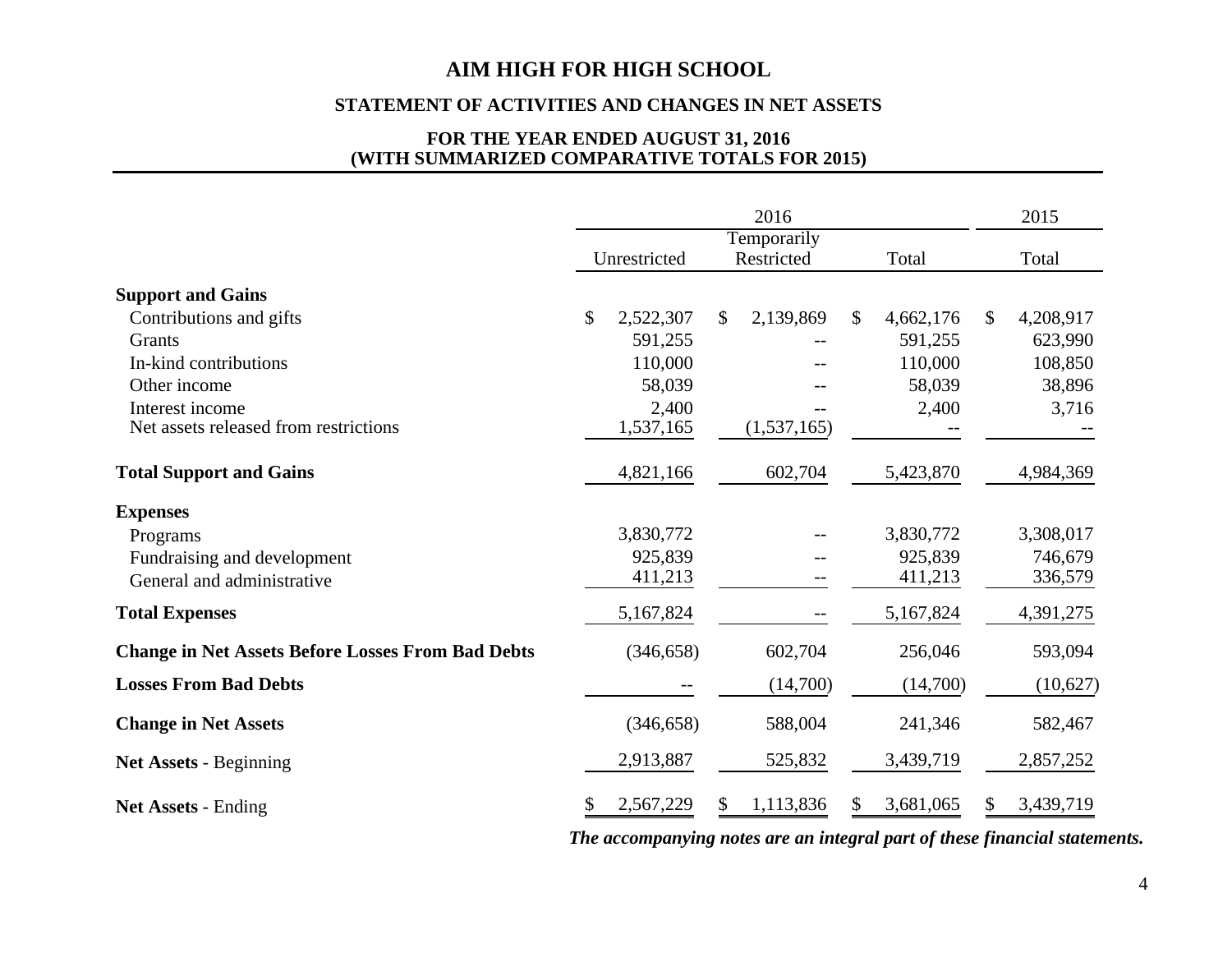#### **STATEMENT OF FUNCTIONAL EXPENSES**

## **FOR THE YEAR ENDED AUGUST 31, 2016 (WITH SUMMARIZED COMPARATIVE TOTALS FOR 2015)**

|                       | 2016        |                   |                                         |    |                   |             |              |                            |              | 2015                     |             |             |
|-----------------------|-------------|-------------------|-----------------------------------------|----|-------------------|-------------|--------------|----------------------------|--------------|--------------------------|-------------|-------------|
|                       |             |                   | Programs                                |    |                   |             |              | <b>Supporting Services</b> |              |                          |             |             |
|                       |             | Teacher and       |                                         |    |                   |             |              | Fundraising and            |              | General and              |             |             |
|                       | Summer      | Learning          | <b>Outdoor Education Student Center</b> |    |                   | Total       |              | Development                |              | Administrative           | Total       | Total       |
| Salaries and          |             |                   |                                         |    |                   |             |              |                            |              |                          |             |             |
| related expenses      | \$2,172,820 | 216,917<br>\$     | $\mathcal{S}$<br>95,940                 | \$ | 266,748           | \$2,752,425 | $\mathbb{S}$ | 532,915                    | $\mathbb{S}$ | 284,708                  | \$3,570,048 | \$2,859,747 |
| Facility rent         | 203,477     | 11,218            | 8,231                                   |    | 14,088            | 237,014     |              | 25,836                     |              | 17,115                   | 279,965     | 255,216     |
| Professional services | 45,068      | 49,074            | 1,929                                   |    | 5,893             | 101,964     |              | 12,254                     |              | 40,632                   | 154,850     | 237,744     |
| Curriculum            | 207,191     | 43,044            | 13,627                                  |    | 2,326             | 266,188     |              | --                         |              | $\overline{\phantom{m}}$ | 266,188     | 221,665     |
| Special events        | 6,322       | 11,239            | $\overline{\phantom{m}}$                |    | 4,090             | 21,651      |              | 222,118                    |              | $\overline{\phantom{m}}$ | 243,769     | 174,074     |
| Consultants           | 5,900       | 6,850             | $\overline{\phantom{m}}$                |    | 9,121             | 21,871      |              | 31,511                     |              | --                       | 53,382      | 162,529     |
| Transportation        | 100,870     | 8,178             | 49,262                                  |    | 2,841             | 161,151     |              | 1,854                      |              | 3,525                    | 166,530     | 127,797     |
| In-kind facility rent | 110,000     |                   |                                         |    | $\qquad \qquad -$ | 110,000     |              |                            |              | $-$                      | 110,000     | 90,000      |
| Insurance             | 47,704      | 539               | 381                                     |    | 7,497             | 56,121      |              | 10,631                     |              | 11,197                   | 77,949      | 75,179      |
| General office        |             |                   |                                         |    |                   |             |              |                            |              |                          |             |             |
| expenses              | 32,857      | 4,287             | 948                                     |    | 10,023            | 48,115      |              | 54,641                     |              | 22,840                   | 125,596     | 71,810      |
| Depreciation          |             | $\qquad \qquad -$ | $ -$                                    |    | $\qquad \qquad -$ |             |              | $\qquad \qquad -$          |              | 8,456                    | 8,456       | 34,152      |
| Technology            | 30,033      | 15                | 211                                     |    | 98                | 30,357      |              | 14,289                     |              | 13,884                   | 58,530      | 24,914      |
| Food                  | 18,580      | 3,122             | 177                                     |    | 2,036             | 23,915      |              | 7,632                      |              | 8,856                    | 40,403      | 20,378      |
| Other in-kind         |             |                   |                                         |    |                   |             |              |                            |              |                          |             |             |
| contributions         | $-$         |                   |                                         |    |                   |             |              |                            |              |                          |             | 18,850      |
| Other                 |             |                   |                                         |    |                   |             |              | 12,158                     |              | $-\,-$                   | 12,158      | 17,220      |
| <b>Total</b>          | 2,980,822   | 354,483<br>\$     | 170,706<br>\$                           | S  | 324,761           | \$3,830,772 |              | 925,839                    | \$           | 411,213                  | \$5,167,824 | \$4,391,275 |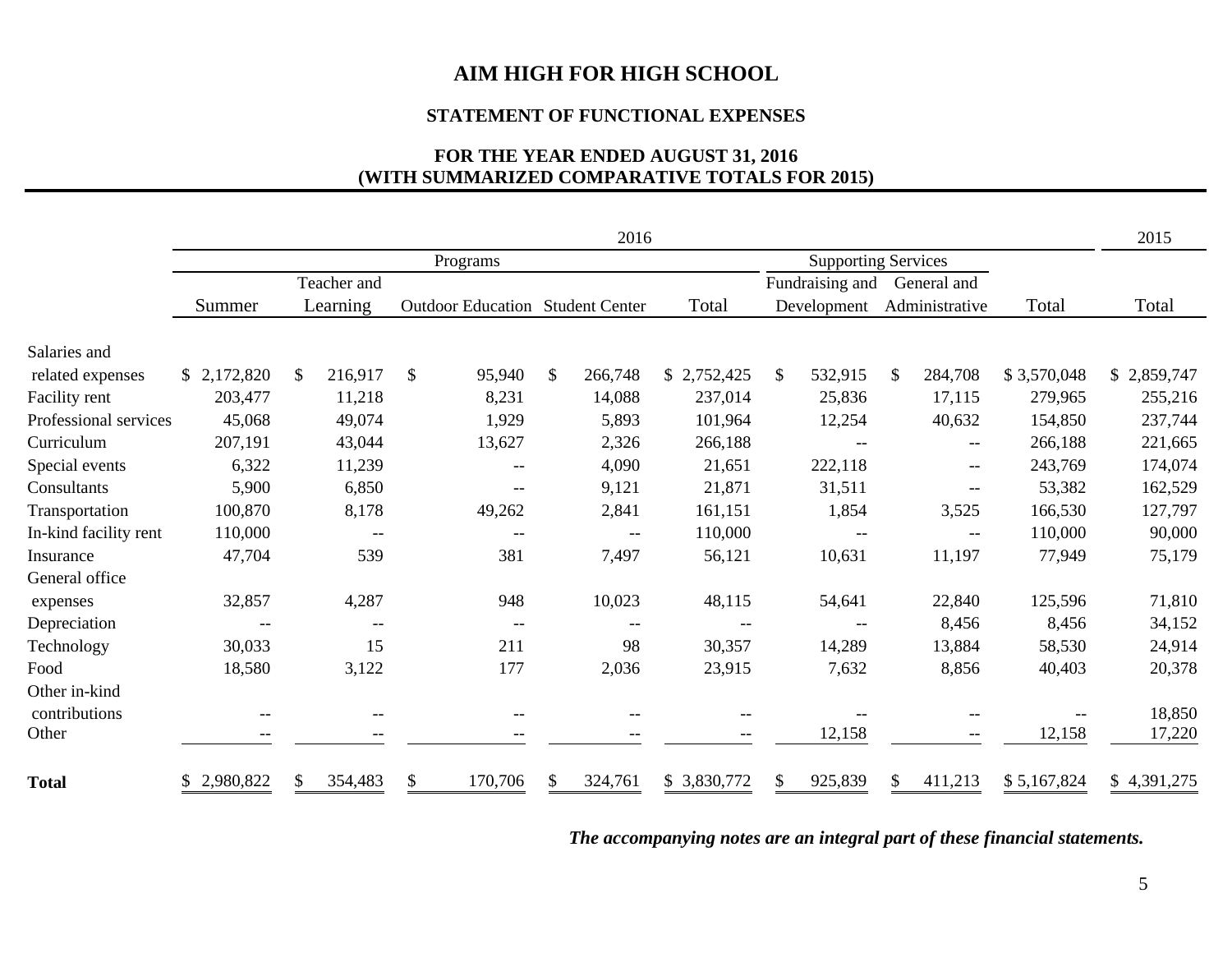### **STATEMENT OF CASH FLOWS**

## **FOR THE YEAR ENDED AUGUST 31, 2016 (WITH SUMMARIZED COMPARATIVE TOTALS FOR 2015)**

|                                                             | 2016 |            |    | 2015       |  |  |
|-------------------------------------------------------------|------|------------|----|------------|--|--|
| <b>Cash Flows From Operating Activities</b>                 |      |            |    |            |  |  |
| Change in net assets                                        | \$   | 241,346    | \$ | 582,467    |  |  |
| Adjustments to reconcile change in net assets to net cash   |      |            |    |            |  |  |
| (used in) provided by operating activities:                 |      |            |    |            |  |  |
| Allowance for uncollectible promises to give                |      | 14,700     |    | 10,627     |  |  |
| Change in discount on promises to give                      |      | 15,600     |    | (845)      |  |  |
| Depreciation, net                                           |      | 8,456      |    | 34,152     |  |  |
| Changes in operating assets and liabilities:                |      |            |    |            |  |  |
| Grant receivable                                            |      | 1,535      |    | (180, 150) |  |  |
| Promises to give                                            |      | (541, 987) |    | 64,339     |  |  |
| Other receivable                                            |      | (506)      |    | 6,204      |  |  |
| Deposits and prepaid expenses                               |      | 10,826     |    | 69,256     |  |  |
| <b>Accrued liabilities</b>                                  |      | 27,945     |    |            |  |  |
|                                                             |      | (51, 441)  |    | 9,152      |  |  |
| Accounts payable                                            |      |            |    |            |  |  |
| <b>Net Cash (Used in) Provided by Operating Activities</b>  |      | (273, 526) |    | 595,202    |  |  |
| <b>Cash Flows From Investing Activities</b>                 |      |            |    |            |  |  |
| Purchase of equipment                                       |      |            |    | (22, 234)  |  |  |
| <b>Net Cash Used in Investing Activities</b>                |      |            |    | (22, 234)  |  |  |
| <b>Net (Decrease) Increase in Cash and Cash Equivalents</b> |      | (273, 526) |    | 572,968    |  |  |
| <b>Cash and Cash Equivalents - Beginning</b>                |      | 2,319,379  |    | 1,746,411  |  |  |
| <b>Cash and Cash Equivalents - Ending</b>                   |      | 2,045,853  | \$ | 2,319,379  |  |  |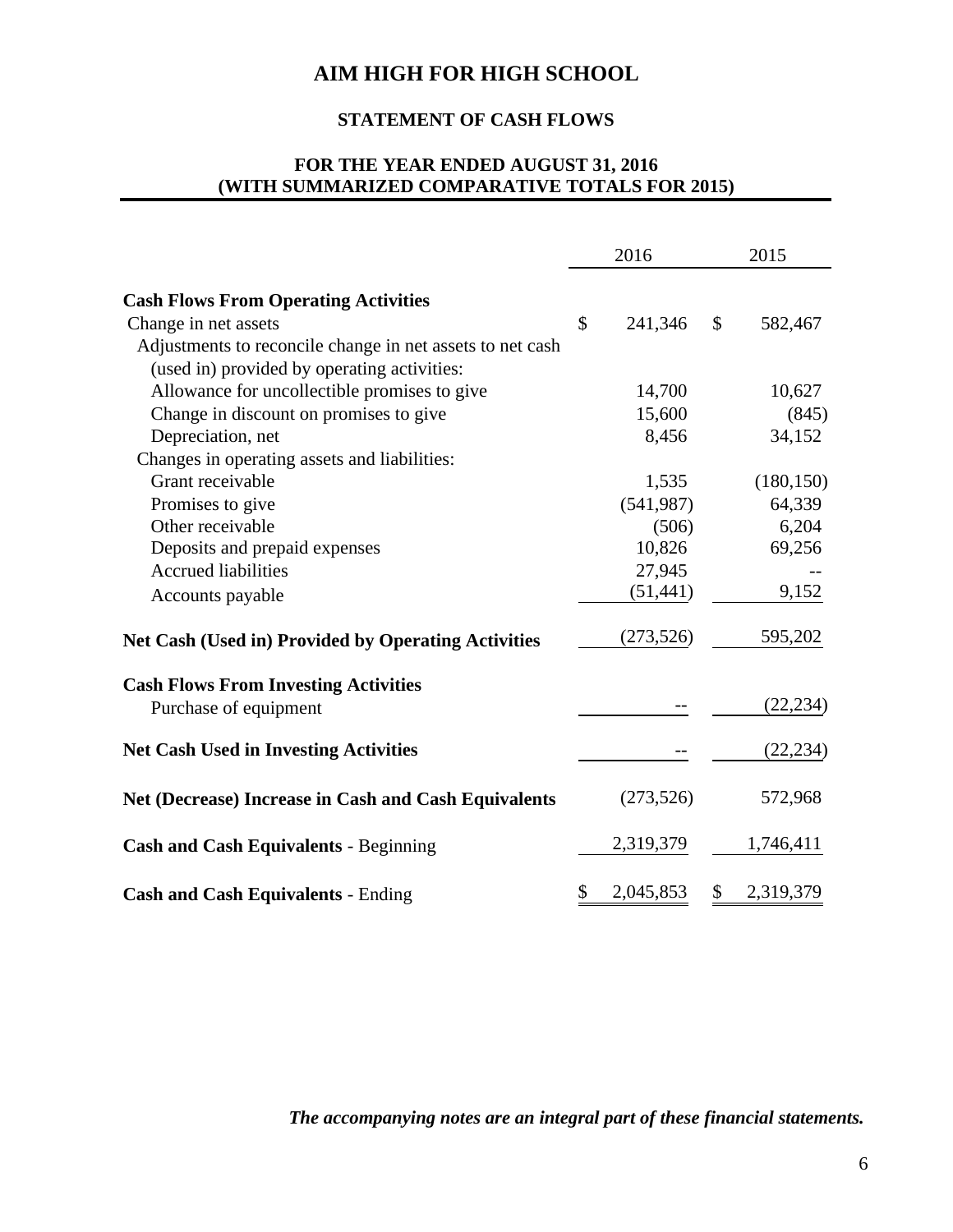## **NOTES TO THE FINANCIAL STATEMENTS**

## **FOR THE YEAR ENDED AUGUST 31, 2016**

## **NOTE 1 - ORGANIZATION AND SUMMARY OF SIGNIFICANT ACCOUNTING POLICIES**

#### **PURPOSE AND ORGANIZATION**

 Aim High for High School (Aim High), is a not-for-profit organization providing a tuitionfree summer enrichment program serving urban middle school students in the Bay Area and Truckee/Tahoe, California. Founded in 1986, Aim High's headquarters are located in San Francisco, California.

Aim High's mission statement is as follows:

 "Our mission at Aim High is to create life-changing opportunities during the summer and beyond. Our community: NURTURES the promise and potential of middle school students from low-income neighborhoods. PREPARES students for high school, setting them on the path to college and future success. INSPIRES the next generation of teachers and educational leaders."

The Board of Directors serves as an oversight and policy-making body for Aim High.

### **BASIS OF ACCOUNTING**

 Aim High prepares its financial statements in accordance with accounting principles generally accepted in the United States of America (U.S. GAAP), which involves the application of accrual accounting. Accordingly, revenues and gains are recognized when earned, and expenses and losses are recognized when incurred regardless of the timing of cash flows.

#### **CLASSIFICATION OF NET ASSETS**

 Aim High reports information regarding its financial position and activities according to three classes of net assets: unrestricted, temporarily restricted, and permanently restricted. Accordingly, the net assets of Aim High are classified and reported as described below:

### *Unrestricted*

Those net assets and activities which represent the portion of expendable funds that are available to support Aim High's operations. A portion of these net assets may be designated by the Board of Directors for specific purposes.

### *Temporarily Restricted*

Those net assets and activities which are donor-restricted for (a) support of specific operating activities; (b) investment for a specified term; (c) use in a specified future period; or (d) acquisition of long-lived assets.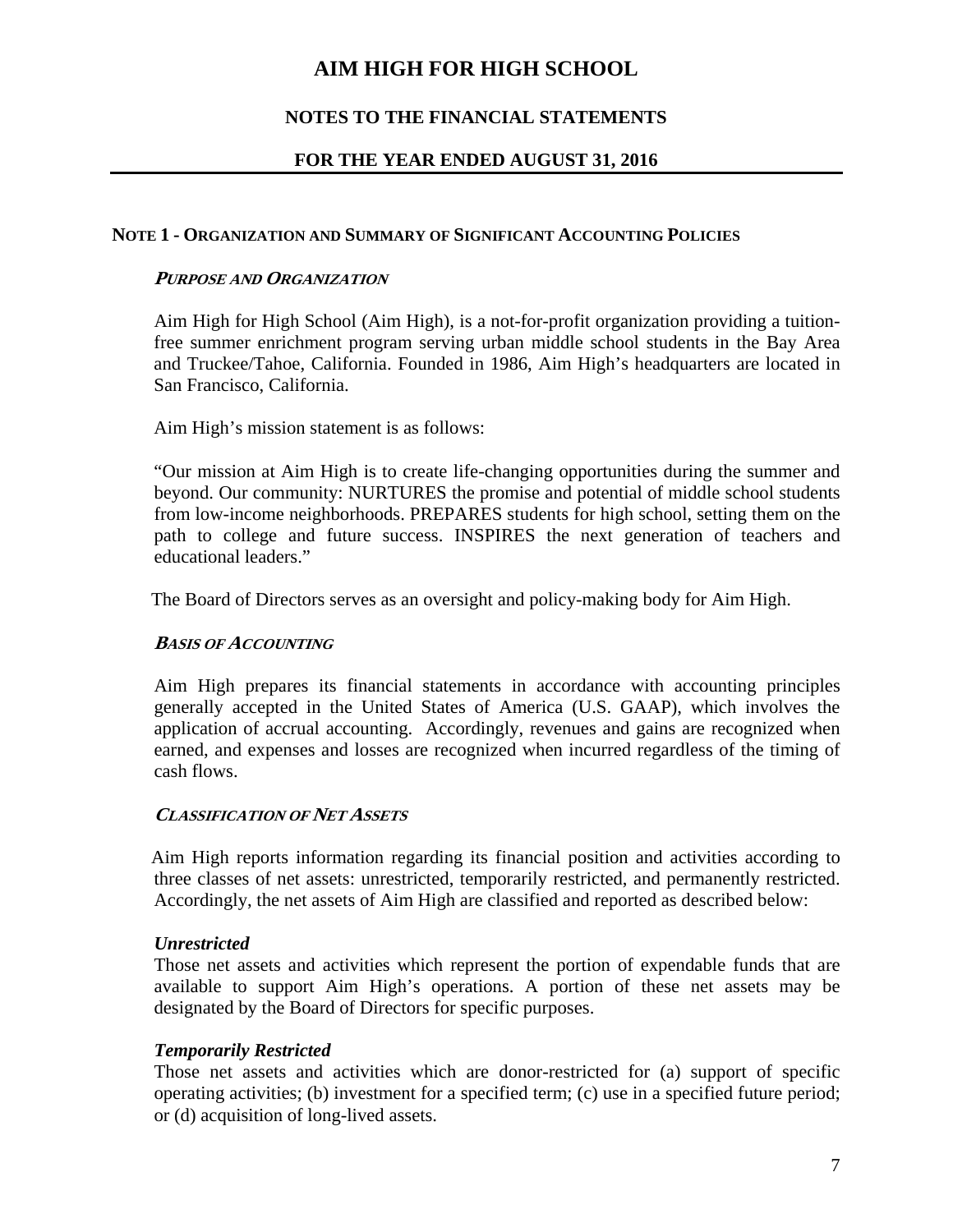## **NOTES TO THE FINANCIAL STATEMENTS**

## **FOR THE YEAR ENDED AUGUST 31, 2016**

## **NOTE 1 - ORGANIZATION AND SUMMARY OF SIGNIFICANT ACCOUNTING POLICIES (CONTINUED)**

### **CLASSIFICATION OF NET ASSETS (CONTINUED)**

## *Permanently Restricted*

Those net assets and activities which are permanently donor-restricted for holdings of (a) assets donated with stipulations that they be used for a specified purpose, be preserved, and not be sold; or (b) assets donated with stipulations that they be invested to provide a permanent source of income.

 As of August 31, 2016, and for the year then ended, Aim High did not have net assets meeting the definition of permanently restricted.

## **ESTIMATES**

 The preparation of financial statements in conformity with U.S. GAAP requires management to make estimates and assumptions that affect the reported amounts of assets and liabilities and disclosure of contingent assets and liabilities at the date of the financial statements and the reported amounts of revenues and expenses during the reporting period. Actual results could differ from those estimates.

### **FAIR VALUE OF FINANCIAL INSTRUMENTS**

 The carrying amounts of cash and cash equivalents, receivables, and accounts payable approximate fair value because of the short maturity of these instruments. The carrying amounts of long-term receivables approximate fair value as these receivables are discounted based on the prevailing rates.

### **CASH AND CASH EQUIVALENTS**

 Aim High considers all highly liquid investments with a maturity of three months or less when purchased to be cash equivalents. Cash and cash equivalents restricted as to their use are not included in cash and cash equivalents, regardless of liquidity.

### **GRANTS RECEIVABLE**

 Grants receivable represent uncollateralized obligations related to Aim High's grant contracts. Grants receivable are due under the terms of the grant agreements.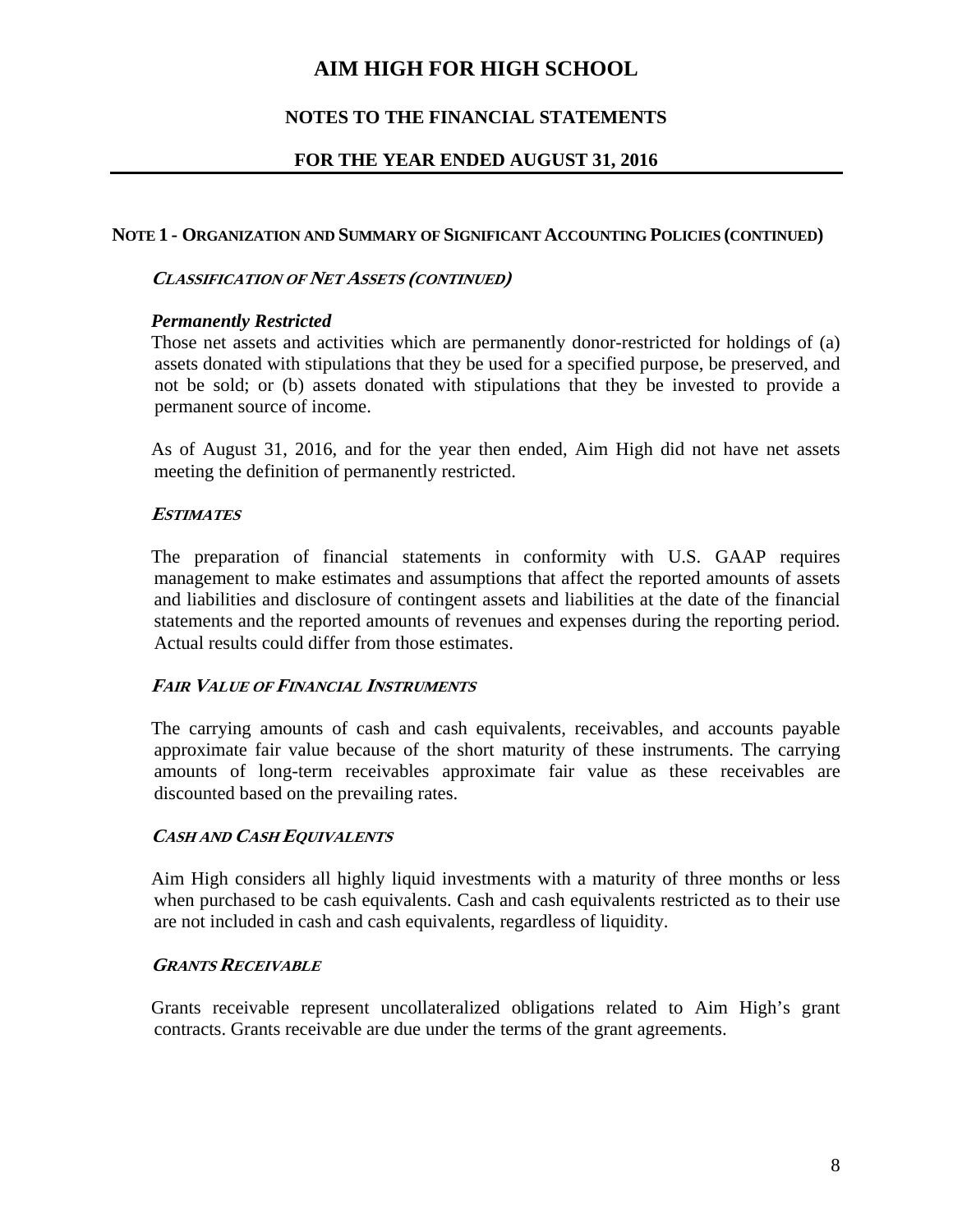## **NOTES TO THE FINANCIAL STATEMENTS**

### **FOR THE YEAR ENDED AUGUST 31, 2016**

#### **NOTE 1 - ORGANIZATION AND SUMMARY OF SIGNIFICANT ACCOUNTING POLICIES (CONTINUED)**

#### **PROMISES TO GIVE**

 Unconditional promises to give are recognized as revenues or gains in the period such promises are made by the donor. Conditional promises to give are recognized only when the conditions on which they depend are substantially met and the promises become unconditional. Unconditional promises to give which are scheduled to be received after one year are discounted at rates commensurate with the risks involved. Amortization of the discount is recorded as additional contribution revenue in accordance with the donorimposed restrictions, if any, on the contributions.

 Aim High uses the allowance method to account for uncollectible unconditional promises to give. The allowance is based on prior years' experience and management's analysis of specific promises made.

#### **PROPERTY AND EQUIPMENT**

 Aim High capitalizes acquisitions of property and equipment with a cost or value in excess of \$1,000 and with an estimated useful life beyond one year. Purchased assets are recorded at cost; donated assets are recorded at estimated fair value or appraised value at the date of acquisition. Maintenance and repairs are charged to expense as incurred; major renewals and betterments are capitalized. The cost and accumulated depreciation of assets sold or retired are removed from the respective accounts and any gain or loss is reflected in the statement of activities and changes in net assets.

Depreciation is calculated using the straight-line method over the following estimated useful lives:

|                       | Estimated      |
|-----------------------|----------------|
|                       | Useful Lives   |
| Computer equipment    | $3 - 5$ years  |
| Program supplies      | $3 - 10$ years |
| Leasehold improvement | 5 years        |

Aim High continually evaluates whether events and circumstances have occurred that may warrant revision of the estimated useful life of its long-lived assets or whether the remaining balance of its long-lived assets should be evaluated for possible impairment. If and when such factors, events or circumstances indicate that long-lived assets should be evaluated for possible impairment, Aim High will determine the fair value of the asset by making an estimate of expected future cash flows over the remaining lives of the respective assets and compare that fair value with the carrying value of the assets in measuring their recoverability. There were no impairment losses recognized during the year ended August 31, 2016.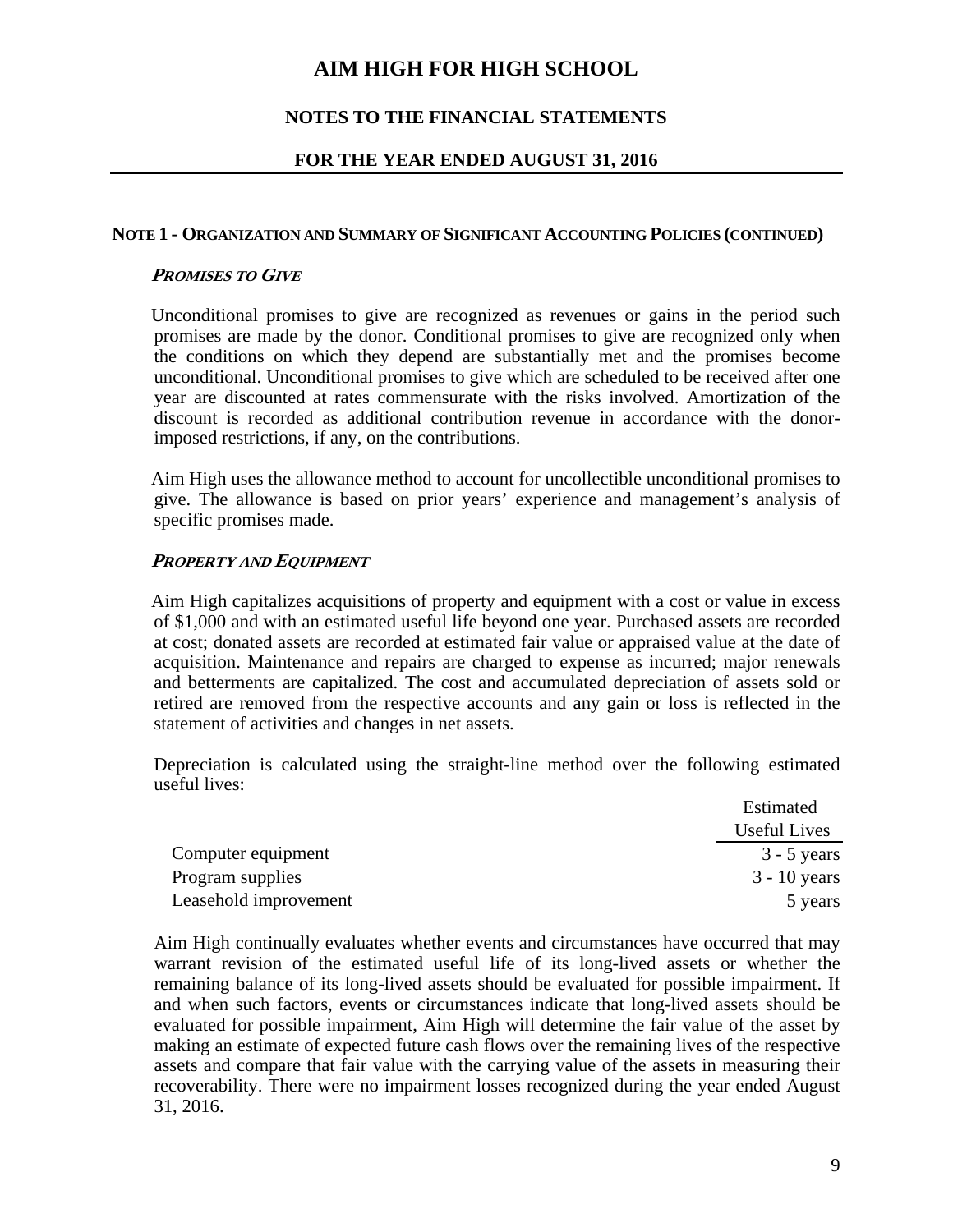## **NOTES TO THE FINANCIAL STATEMENTS**

## **FOR THE YEAR ENDED AUGUST 31, 2016**

#### **NOTE 1 - ORGANIZATION AND SUMMARY OF SIGNIFICANT ACCOUNTING POLICIES (CONTINUED)**

#### **AGENCY**

In December of 2014, Aim High entered into an agency agreement to process and pay the final invoices of the Louis R. Lurie Foundation (the Foundation) due to its closure. The Foundation funded Aim High with sufficient cash that would allow for the full payment of the Foundation's liabilities and leave a reserve that will revert to Aim High.

 In the event that the reserve is not sufficient to pay the invoices, Aim High has personal guarantees from the grantor/trustee of the Foundation to fund the shortfall. Cash and cash equivalents after payment of all remaining liabilities was \$11,461, which was donated to AIM High during the year ended August 31, 2016.

#### **REVENUE RECOGNITION**

#### *Grants*

Aim High is a direct recipient of grants from the City of San Francisco, City of Oakland, and other government agencies.

### *Contributions*

 Contributions are recognized as revenue when they are received or unconditionally promised, regardless of compliance with restrictions. Contributions without donor-imposed restrictions are reported as unrestricted support. Contributions with donor-imposed restrictions are reported as either temporarily restricted or permanently restricted support, depending upon the type of restriction.

 The satisfaction of a donor-imposed restriction on a contribution is recognized when the corresponding expenditures are incurred or when the time restriction expires. This occurs by increasing one class of net assets and decreasing another in the statement of activities. Such transactions are recorded as *net assets released from restrictions* and are reported separately from other transactions.

### *Contributed Goods and Services*

 Donated material and equipment are recorded as contributions at their estimated value on the date of receipt. Such donations are reported as unrestricted support unless the donor has restricted the donated asset to a specific purpose. Assets donated with explicit restrictions regarding their use are reported as restricted support. Absent donor stipulations regarding how long those donated assets must be maintained, Aim High reports expirations of donor restrictions when the donated or acquired assets are placed in service, as instructed by the donor. Aim High reclassifies temporarily restricted net assets to unrestricted net assets at that time.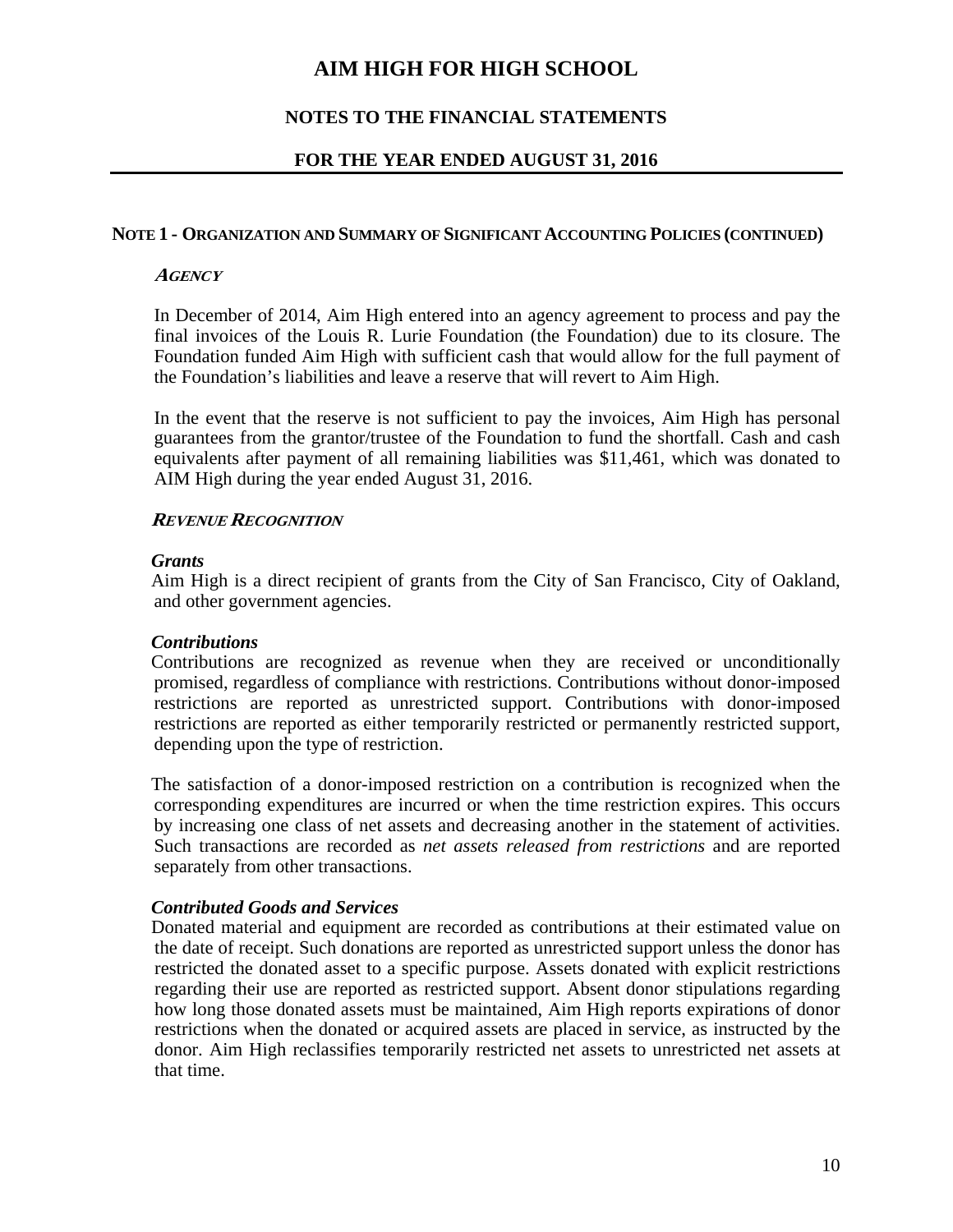## **NOTES TO THE FINANCIAL STATEMENTS**

### **FOR THE YEAR ENDED AUGUST 31, 2016**

#### **NOTE 1 - ORGANIZATION AND SUMMARY OF SIGNIFICANT ACCOUNTING POLICIES (CONTINUED)**

### **REVENUE RECOGNITION (CONTINUED)**

#### *Contributed Goods and Services (continued)*

 Aim High records contribution revenue for certain services received at the fair value of those services, if the services (a) create or enhance nonfinancial assets, or (b) require specialized skills, are provided by individuals possessing those skills, and would be purchased if not donated.

#### **FUNCTIONAL ALLOCATION OF EXPENSES**

The costs of providing the various programs and activities have been summarized on a functional basis in the statements of activities and changes in net assets and functional expenses. Accordingly, certain costs have been allocated among the programs and supporting services benefited.

#### **INCOME TAXES**

Aim High is a qualified organization exempt from federal income taxes under  $\S 501(c)(3)$ of the Internal Revenue Code (IRC) and franchise taxes under §23701d of the California Revenue and Taxation Code, respectively. Accordingly, it is exempt from federal and California income taxes and is not liable for federal unemployment taxes.

Management evaluated Aim High's tax positions and concluded that they maintained their tax exempt status and had taken no uncertain tax positions that would require adjustment to the financial statements. Therefore, no provision or liability for income taxes has been included in the financial statements.

The 2012 through 2015 tax years remain subject to examination by the Internal Revenue Service. In addition, the 2011 through 2015 tax years remain subject to examination by the California Franchise Tax Board. However, management is unaware of any pending examinations nor are there any in progress.

#### **CONCENTRATIONS OF RISK**

#### *Financial Instruments*

 Financial instruments which potentially subject Aim High to concentrations of credit risk consist principally of cash and cash equivalents and promises to give. Aim High maintains its cash in various bank deposit accounts which, at times, may exceed federally insured limits. Aim High has not experienced any losses in such accounts. Concentrations of credit risk with respect to promises to give are limited because the promises are from numerous corporations and individuals. Management believes that Aim High is not exposed to any significant credit risk related to concentrations.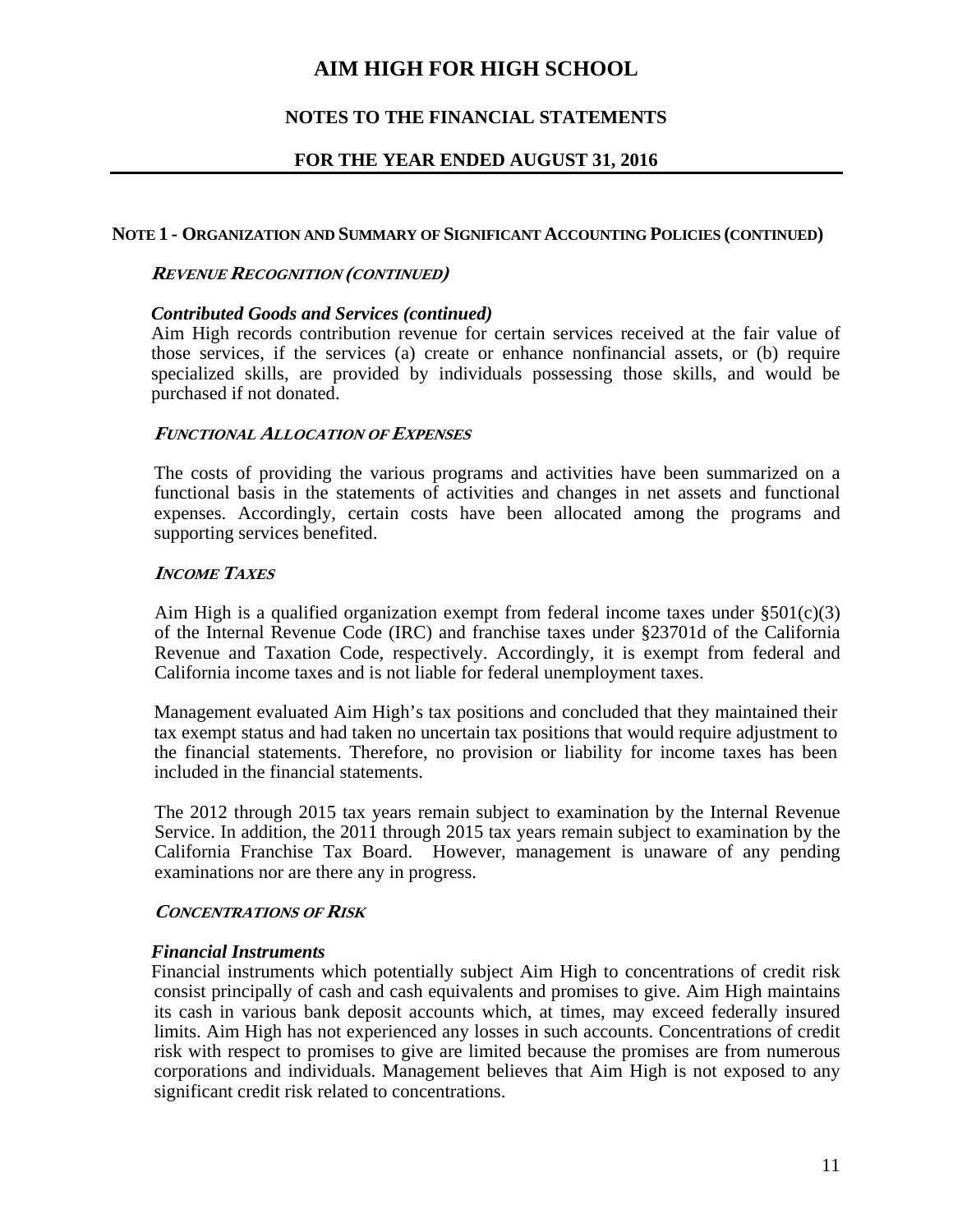## **NOTES TO THE FINANCIAL STATEMENTS**

### **FOR THE YEAR ENDED AUGUST 31, 2016**

#### **NOTE 1 - ORGANIZATION AND SUMMARY OF SIGNIFICANT ACCOUNTING POLICIES (CONTINUED)**

#### **CONCENTRATIONS OF RISK (CONTINUED)**

#### *Contracts*

 Instructors and key administrative staff are employed on a contract basis. Instructor contracts cover the summer period during which the summer program takes place. Administrative contracts cover the year September 1 through August 31. Generally, Aim High has been able to retain the services of desired instructors and key administrators and has not experienced any decline in its programs due to this concentration.

#### **COMPARATIVE FINANCIAL INFORMATION**

 The financial statements include certain prior year summarized comparative information in total but not by net asset class. Such information does not include sufficient detail to constitute a presentation in conformity with U.S. GAAP. Accordingly, such information should be read in conjunction with Aim High's financial statements for the year ended August 31, 2015, from which the summarized information was derived.

## **RECENT ACCOUNTING PRONOUNCEMENTS**

 The Financial Accounting Standards Board (FASB) issued Accounting Standards Update (ASU) ASU 2014-09, *Revenue from Contracts with Customers (Topic 606)*, and its international counterpart, IFRS 15, to provide sweeping, new, globally applicable converged guidance concerning recognition and measurement of revenue. In addition, significant additional disclosures are required about the nature, amount, timing, and uncertainty of revenue and cash flows arising from contracts with customers, and will replace virtually all existing revenue guidance, including most industry-specific guidance. The FASB also issued ASU 2015-14 which deferred the effective date of ASU 2014-09. The guidance is applicable for annual reporting periods beginning after December 15, 2018. Management is evaluating the impact of this new guidance.

On February 25, 2016, the FASB issued ASU 2016-02, *Leases*. The new standard creates Topic 842, *Leases*, in the FASB *Accounting Standards Codification* (FASB ASC) and supersedes FASB ASC 840, *Leases*. Entities that hold numerous equipment and real estate leases, in particular those with numerous operating leases, will be most affected by the new guidance. The amendments in ASU 2016-02 are expected to impact the statement of financial position by adding lease-related assets and liabilities. This may affect compliance with contractual agreements and loan covenants.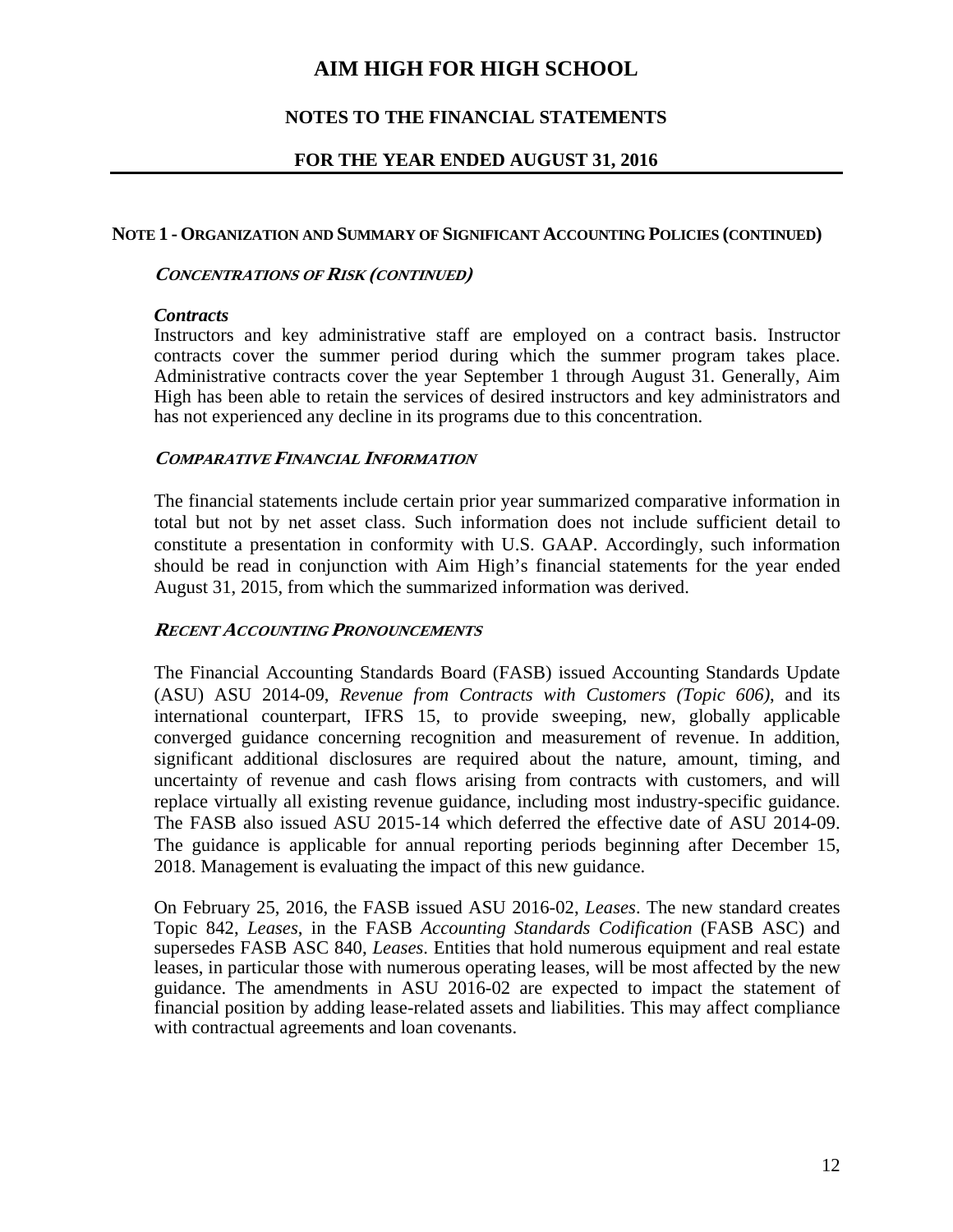## **NOTES TO THE FINANCIAL STATEMENTS**

## **FOR THE YEAR ENDED AUGUST 31, 2016**

#### **NOTE 1 - ORGANIZATION AND SUMMARY OF SIGNIFICANT ACCOUNTING POLICIES (CONTINUED)**

#### **RECENT ACCOUNTING PRONOUNCEMENTS (CONTINUED)**

The main difference between the existing guidance on accounting for leases and the new standard is that operating leases will now be recorded in the statement of financial position as assets and liabilities. Current U.S. GAAP requires only capital (finance) leases to be recognized in the statement of financial position and amounts related to operating leases largely are reflected in the financial statement of activities and changes in net assets as rent expense on the statement and in disclosures to the financial statements.

For operating leases, a lessee is required to do the following:

- Recognize a right-of-use asset and a lease liability, initially measured at the present value of the lease payments, in the statement of financial position
- Recognize a single lease cost, calculated so that the cost of the lease is allocated over the lease term on a generally straight-line basis
- Classify all cash payments within operating activities in the statement of cash flows

In transition, lessees and lessors are required to recognize and measure leases at the beginning of the earliest period presented using a modified retrospective approach. The modified retrospective approach includes a number of optional practical expedients that entities may elect to apply. An entity that elects to apply the practical expedients will, in effect, continue to account for leases that start before the effective date in accordance with previous U.S. GAAP unless the lease is modified, except that lessees are required to recognize a right-of-use asset and a lease liability for all operating leases at each reporting date based on the present value of the remaining minimum rental payments that were tracked and disclosed under previous U.S. GAAP. Management is evaluating the impact of this new guidance.

The amendments in ASU 2016-02 are effective for fiscal years beginning after December 15, 2019. Early application of the amendments is permitted for all entities.

On August 18, 2016, the FASB issued ASU 2016-14, *Presentation of Financial Statements of Not-for-Profit Entities*, representing the completion of the first phase of a two-phase project to amend not-for-profit (NFP) financial reporting requirements as set out in FASB ASC 958, *Not-for-Profit Entities*.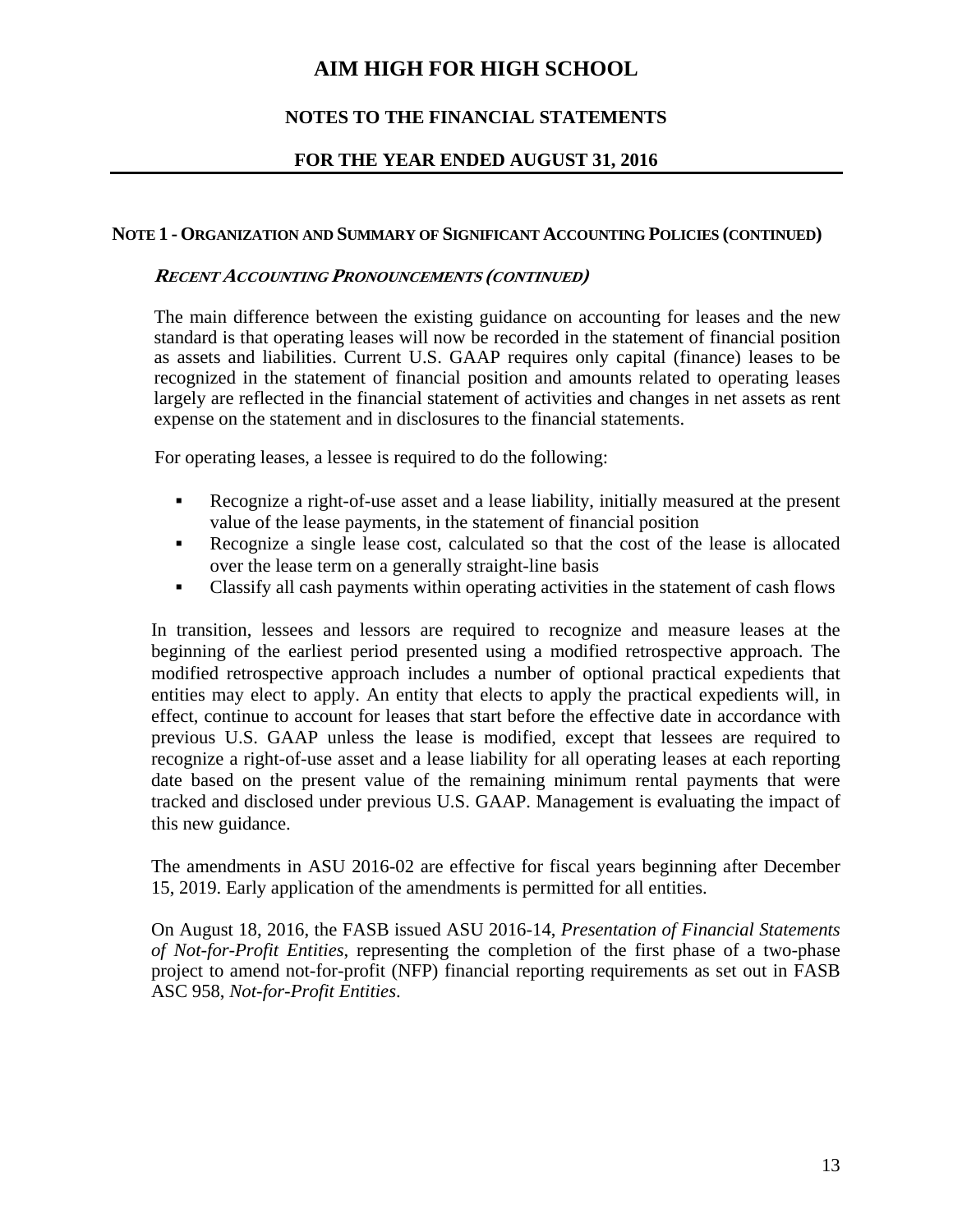## **NOTES TO THE FINANCIAL STATEMENTS**

## **FOR THE YEAR ENDED AUGUST 31, 2016**

#### **NOTE 1 - ORGANIZATION AND SUMMARY OF SIGNIFICANT ACCOUNTING POLICIES (CONTINUED)**

#### **RECENT ACCOUNTING PRONOUNCEMENTS (CONTINUED)**

This standard eliminates:

- The distinction between resources with permanent restrictions and those with temporary restrictions from the face of NFP financial statements by reducing the current three net asset classes (unrestricted, temporarily restricted, and permanently restricted) to two classes (net assets with donor restrictions and net assets without donor restrictions).
- Removes the current requirement to present or disclose the indirect method (reconciliation) when using the direct method of reporting cash flows.
- Requires NFPs to report investment return net of external and direct internal investment expenses and no longer requires disclosure of those netted expenses.
- Requires NFPs to use, in the absence of explicit donor stipulations, the placed-inservice approach for reporting expirations of restrictions on gifts of cash or other assets to be used to acquire or construct a long-lived asset.

 NFPs will reclassify any amounts from net assets with donor restrictions to net assets without donor restrictions for such long-lived assets that have been placed in service as of the beginning of the period of adoption. This amendment eliminates the current option that, in the absence of explicit donor stipulations, had allowed an NFP to delay reporting of an expiration of a donor imposed restriction for the acquisition or construction of a long-lived asset by electing to report the expiration over time (as the asset is used or consumed) rather than when placed in service.

ASU 2016-14 also requires enhanced disclosures about:

- Amounts and purposes of governing board designations, appropriations, and similar actions that result in self-imposed limits on the use of resources without donorimposed restrictions as of the end of the period.
- Composition of net assets with donor restrictions at the end of the period and how the restrictions affect the use of resources.
- Qualitative information that communicates how an NFP manages its liquid resources available to meet cash needs for general expenditures within one year of the statement of financial position.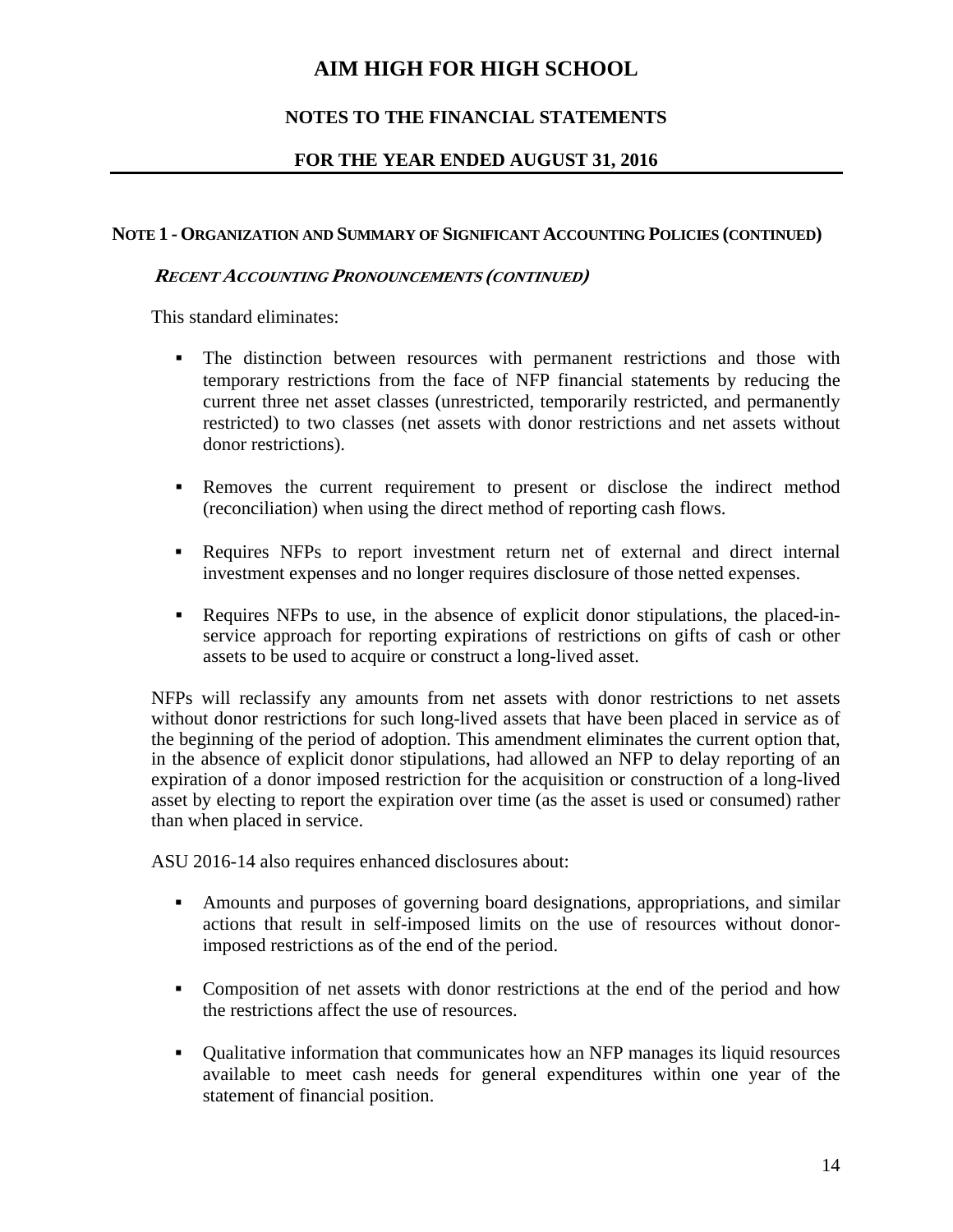## **NOTES TO THE FINANCIAL STATEMENTS**

## **FOR THE YEAR ENDED AUGUST 31, 2016**

### **NOTE 1 - ORGANIZATION AND SUMMARY OF SIGNIFICANT ACCOUNTING POLICIES (CONTINUED)**

#### **RECENT ACCOUNTING PRONOUNCEMENTS (CONTINUED)**

- Quantitative information and additional qualitative information in the notes as necessary, that communicates the availability of an NFP's financial assets at the statement of financial position date to meet cash needs for general expenditures within one year of the statement of financial position date.
- Amounts of expenses by both their natural classification and their functional classification and the methods used to allocate costs among program and support functions.
- Underwater endowment funds.

NFP entities are required to adopt this standard for annual reporting periods beginning after December 15, 2018. Management is evaluating the impact of this new guidance.

### **NOTE 2 – CASH HELD FOR OTHERS**

Cash held for others at August 31, 2016, is as follows:

| Balance - Beginning     | 11.922    |
|-------------------------|-----------|
| Cash disbursements      | (11, 922) |
|                         |           |
| <b>Balance - Ending</b> | $- -$     |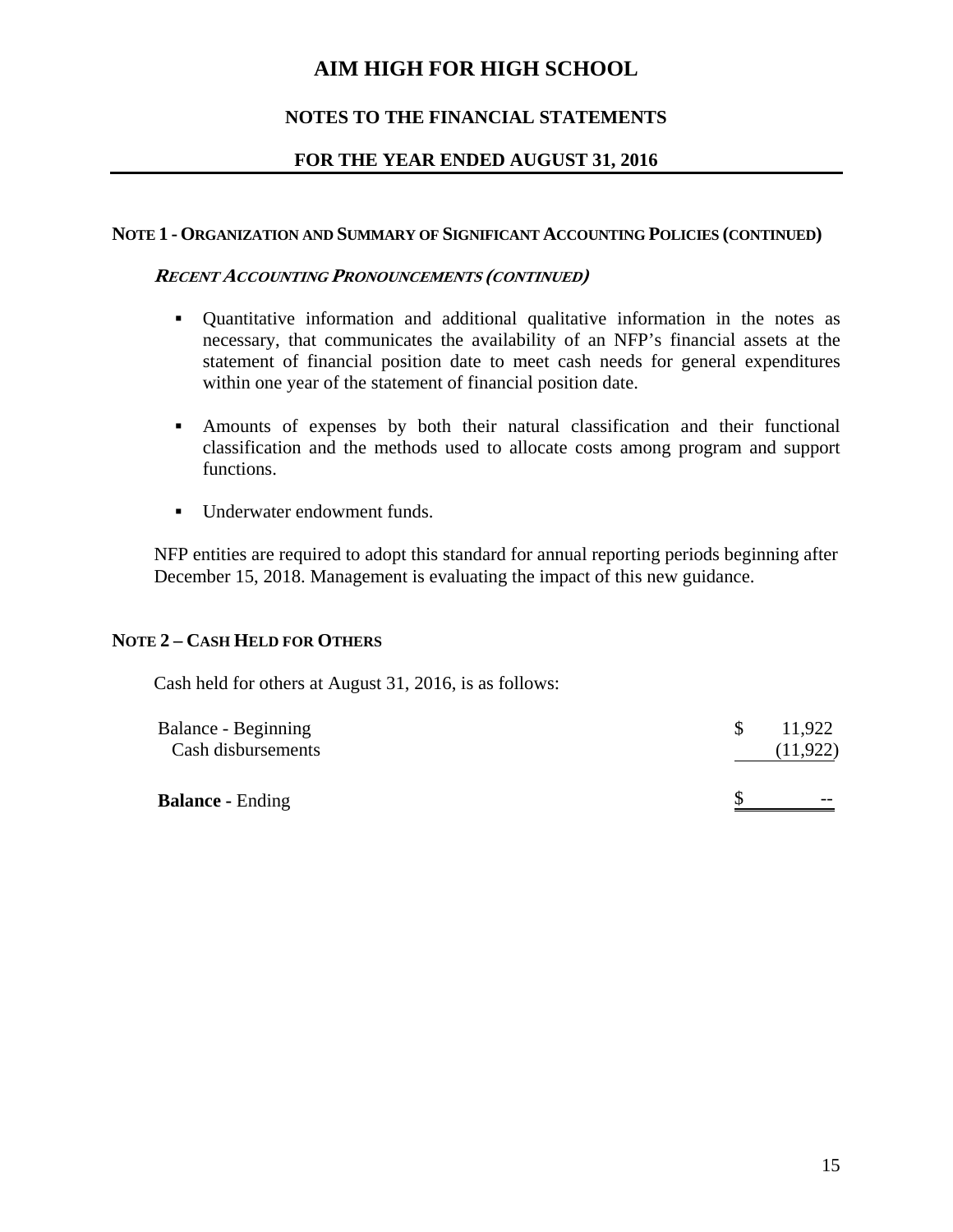### **NOTES TO THE FINANCIAL STATEMENTS**

#### **FOR THE YEAR ENDED AUGUST 31, 2016**

#### **NOTE 3 - PROMISES TO GIVE**

Unconditional promises to give at August 31, 2016, consist of the following:

|                                                       | Due in Less<br>Due in 1 to 5 |             |    |          |               |           |  |
|-------------------------------------------------------|------------------------------|-------------|----|----------|---------------|-----------|--|
|                                                       |                              | Than 1 Year |    | Years    |               | Total     |  |
| Temporarily restricted:<br>Inherent time restriction: |                              |             |    |          |               |           |  |
| Individuals                                           | \$                           | 19,833      | \$ |          | $\mathcal{S}$ | 19,833    |  |
| Foundations                                           |                              | 340,000     |    | 550,000  |               | 890,000   |  |
| Partners                                              |                              | 13,000      |    |          |               | 13,000    |  |
| Public                                                |                              | 15,000      |    |          |               | 15,000    |  |
| Corporate                                             |                              | 20,037      |    |          |               | 20,037    |  |
| Gala                                                  |                              | 20,900      |    |          |               | 20,900    |  |
| Discount on promises to give                          |                              |             |    | (16,976) |               | (16,976)  |  |
| Allowance for doubtful accounts                       |                              | (12, 860)   |    | (15,352) |               | (28,212)  |  |
|                                                       |                              | 415,910     |    | 517,672  |               | 933,582   |  |
| Purpose restriction:                                  |                              |             |    |          |               |           |  |
| Truckee/Tahoe                                         |                              | 85,000      |    |          |               | 85,000    |  |
| South Bay                                             |                              | 21,500      |    |          |               | 21,500    |  |
| Allowance for doubtful accounts                       |                              | (4,338)     |    |          |               | (4,338)   |  |
|                                                       |                              | 102,162     |    |          |               | 102,162   |  |
| Total                                                 | \$                           | 518,072     | \$ | 517,672  |               | 1,035,744 |  |

All long-term promises to give are stated at their present values. Management has discounted these promises to give at 1.56%. Promises to give without purpose restrictions, such as individuals, corporate, public, and fundraising promises to give are recorded as temporarily restricted due to inherent time restrictions. These donors have not imposed restrictions on the usage of these funds and the promises to give will be reclassified as unrestricted by reporting the cash receipts as net assets released from restrictions when the promises to give are paid.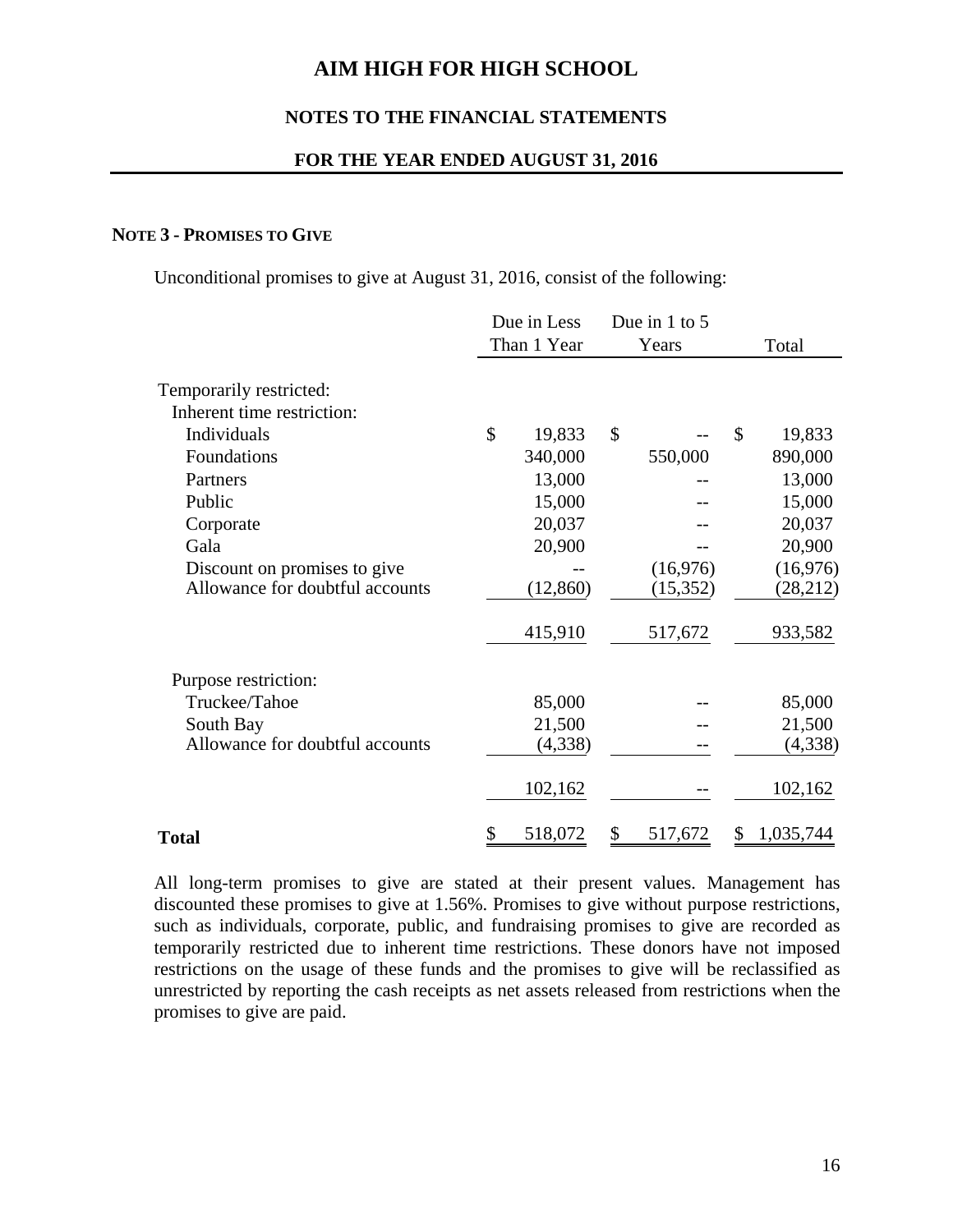## **NOTES TO THE FINANCIAL STATEMENTS**

### **FOR THE YEAR ENDED AUGUST 31, 2016**

## **NOTE 4 - PROPERTY AND EQUIPMENT**

Property and equipment at August 31, 2016, consist of the following:

| Computer equipment             | \$<br>124,929 |
|--------------------------------|---------------|
| Program supplies               | 59,194        |
| Leashold improvements          | 22,234        |
|                                | 206,357       |
| Less: accumulated depreciation | (164, 073)    |
| <b>Total</b>                   | 42,284        |
| .                              |               |

For the year ended August 31, 2016, depreciation expense was \$8,456.

### **NOTE 5 - UNRESTRICTED NET ASSETS**

Unrestricted net assets at August 31, 2016, are as follows:

| Net investment in property and equipment<br>Undesignated | 42,284<br>2,524,945 |
|----------------------------------------------------------|---------------------|
| <b>Total</b>                                             | 2,567,229           |

### **NOTE 6 - TEMPORARILY RESTRICTED NET ASSETS**

Temporarily restricted net assets at August 31, 2016, may be expended for:

| Inherent time restrictions            | <sup>\$</sup> | 933,582   |
|---------------------------------------|---------------|-----------|
| Promises to give - Tahoe/Truckee, net |               | 81,307    |
| Promises to give - South Bay, net     |               | 20,855    |
| Oakland                               |               | 41,082    |
| Truckee/Tahoe                         |               | 28,585    |
| Ann Ladd Memorial Fund                |               | 8,425     |
| <b>Total</b>                          |               | 1,113,836 |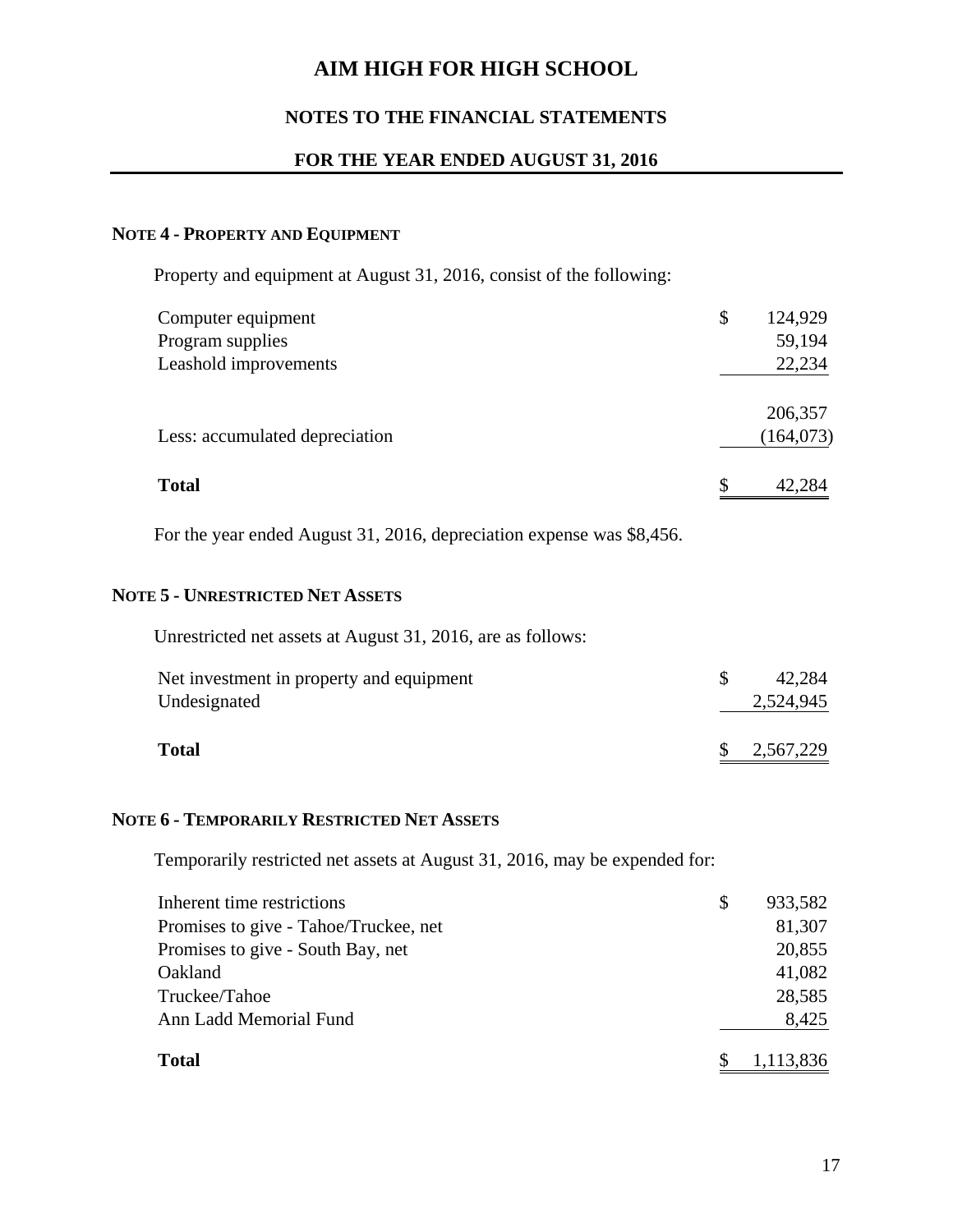## **NOTES TO THE FINANCIAL STATEMENTS**

#### **FOR THE YEAR ENDED AUGUST 31, 2016**

#### **NOTE 7 - CONTRIBUTIONS AND GIFTS**

Contributions and gifts for the year ended August 31, 2016, were as follows:

| Foundations                  | \$<br>1,838,799 |
|------------------------------|-----------------|
| Individuals                  | 810,779         |
| Gala                         | 731,564         |
| South Bay                    | 251,000         |
| Oakland                      | 218,296         |
| Truckee/Tahoe                | 82,741          |
| Corporate                    | 185,835         |
| Marin                        | 150,112         |
| Partners                     | 39,000          |
| Headlands                    | 85,500          |
| Napa                         | 99,500          |
| San Francisco                | 75,000          |
| Ann Ladd Memorial Fund       | 6,650           |
| Partners                     | 13,000          |
| Teaching and Learning        | 90,000          |
| Discount on promises to give | (15,600)        |
| <b>Total</b>                 | \$<br>4,662,176 |

#### **NOTE 8 - IN-KIND CONTRIBUTIONS**

During the year ended August 31, 2016, Aim High conducted its summer program at fifteen locations. For nine of the locations, Aim High was granted the use of various facilities at no cost. The fair value of the in-kind contributed rent for the year ended August 31, 2016, was \$110,000.

#### **NOTE 9 - NET ASSETS RELEASED FROM RESTRICTIONS**

Net assets released from restrictions for the year ended August 31, 2016, were as follows:

| <b>Total</b>                             | 1,537,165            |
|------------------------------------------|----------------------|
| on promises to give<br>Program sites     | 1,232,565<br>304,600 |
| Expiration of inherent time restrictions |                      |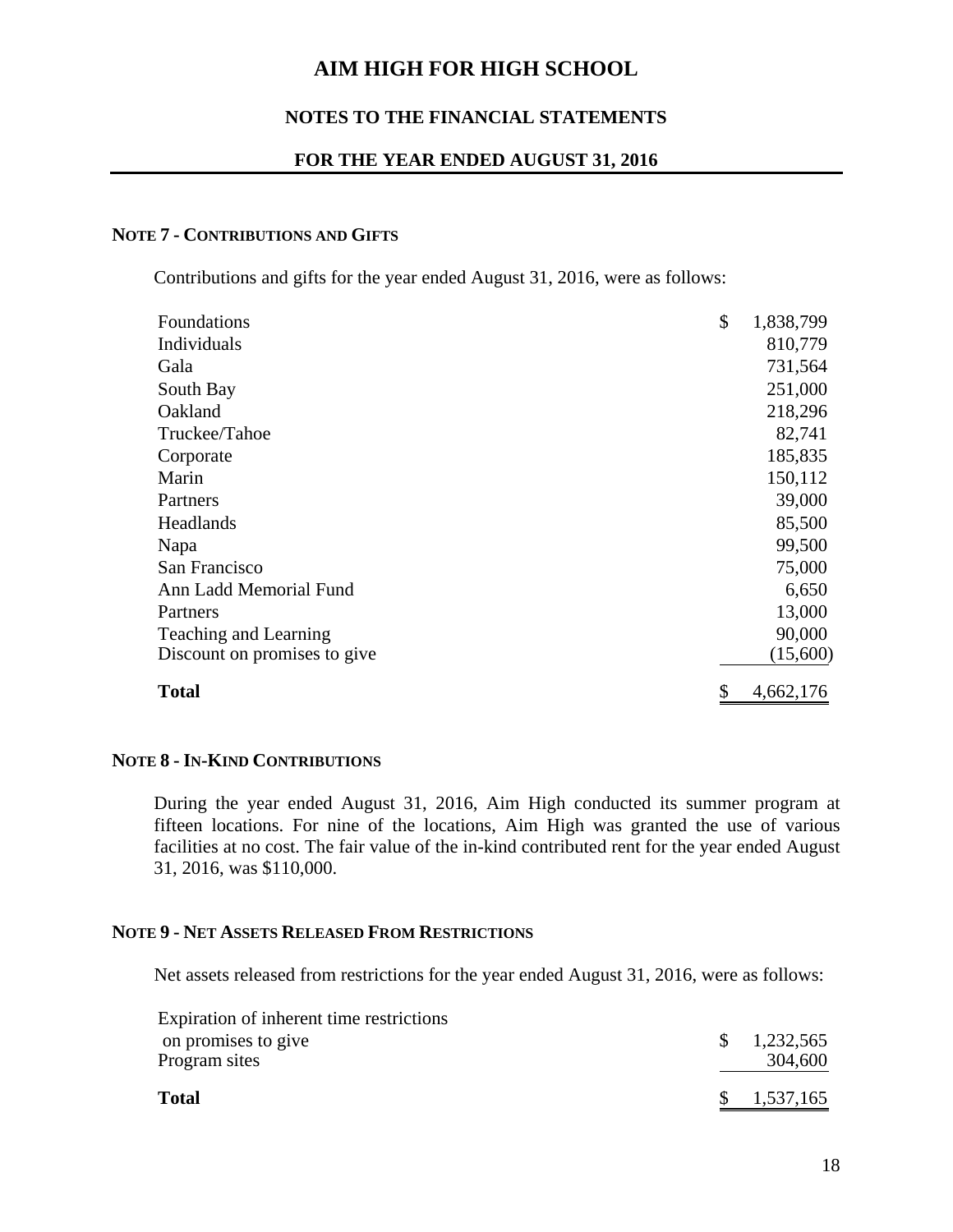#### **NOTES TO THE FINANCIAL STATEMENTS**

#### **FOR THE YEAR ENDED AUGUST 31, 2016**

#### **NOTE 10 - RETIREMENT PLAN**

Aim High established a defined contribution retirement plan (the Plan), through the Teachers Insurance and Annuity Association/College Retirement Equities Fund (TIAA/CREF). The Plan covers all employees who are 21 years of age or older. Aim High contributes 5% of each eligible employee's annual compensation to the Plan, to a fullyfunded, immediately vested TIAA/CREF retirement annuity contract for each individual participating in the Plan. The participating employees may contribute additional, unmatched amounts, up to the maximum amount allowable by law. During the year ended August 31, 2016, Aim High contributed \$152,857 to the Plan.

#### **NOTE 11 - COMMITMENTS**

 Aim High leases its office facility under a monthly operating lease expiring March 2020. Aim High also leases its various facility locations on a month-to-month basis. In addition, Aim High is obligated under a non-cancelable operating lease agreement for equipment through June 2021. Future minimum rental payments for Aim High's office facility and equipment for the years ending August 31, are as follows:

| For the Year Ending | Office        |                           |           |               |
|---------------------|---------------|---------------------------|-----------|---------------|
| August 31,          | Facility      |                           | Equipment | Total         |
| 2017                | \$<br>189,576 | $\boldsymbol{\mathsf{S}}$ | 10,596    | \$<br>200,172 |
| 2018                | 191,946       |                           | 10,596    | 202,542       |
| 2019                | 195,264       |                           | 10,596    | 205,860       |
| 2020                | 113,904       |                           | 10,596    | 124,500       |
| 2021                |               |                           | 8,830     | 8,830         |
|                     |               |                           |           |               |
| <b>Total</b>        | \$<br>690,690 | \$                        | 51,214    | \$<br>741,904 |

 For the year ended August 31, 2016, total rent expense for office facility and equipment incurred by Aim High was \$376,250 and \$17,934, respectively.

 Aim High is subleasing office space to two tenants. One of these tenants is a member of the Board of Directors. The Board member's lease is at a monthly amount of \$500. The lease agreement commenced in August 2011 and is on a month-to-month basis. During the year ended August 31, 2016, Aim High received \$54,720 of rental income, \$6,000 of which was received from the Board member.